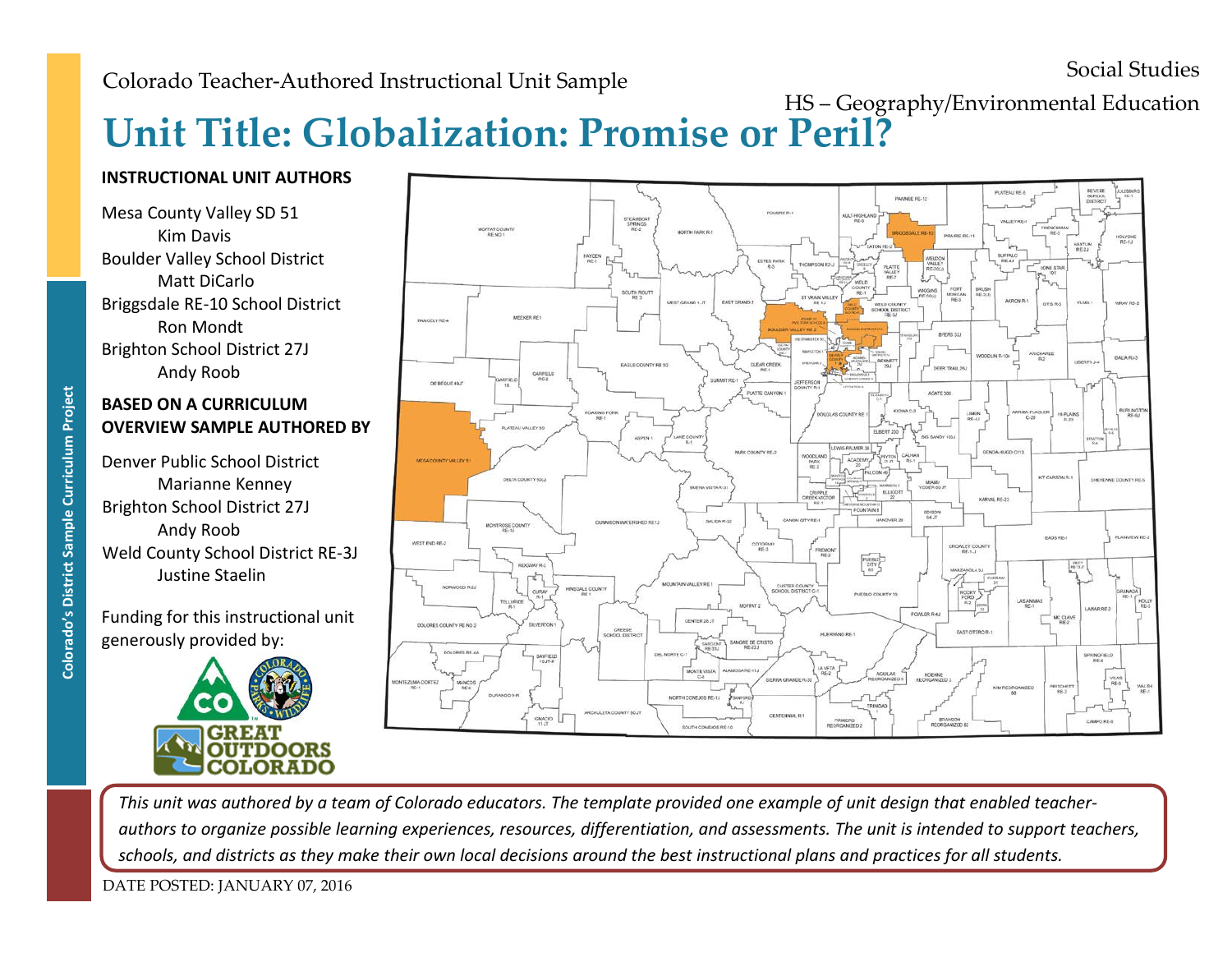| <b>Content Area</b>                         | <b>Social Studies</b>                                                                                                                                                                                                                                                                             |                                                      | <b>Grade Level</b>                                                                                                                                                                                                                                                                                                  | High School          |                      |                             |
|---------------------------------------------|---------------------------------------------------------------------------------------------------------------------------------------------------------------------------------------------------------------------------------------------------------------------------------------------------|------------------------------------------------------|---------------------------------------------------------------------------------------------------------------------------------------------------------------------------------------------------------------------------------------------------------------------------------------------------------------------|----------------------|----------------------|-----------------------------|
| <b>Course Name/Course Code</b><br>Geography |                                                                                                                                                                                                                                                                                                   |                                                      |                                                                                                                                                                                                                                                                                                                     |                      |                      |                             |
| <b>Standard</b>                             | <b>Grade Level Expectations (GLE)</b>                                                                                                                                                                                                                                                             |                                                      |                                                                                                                                                                                                                                                                                                                     |                      |                      | <b>GLE Code</b>             |
| 1. History                                  | Analyze the key concepts of continuity and change, cause and effect, complexity, unity and diversity over time<br>1.                                                                                                                                                                              |                                                      |                                                                                                                                                                                                                                                                                                                     |                      |                      | SS09-GR.HS-S.1-GLE.2        |
| 2.<br>Geography                             | Use different types of maps and geographic tools to analyze features on Earth to investigate and solve<br>1.<br>geographic questions                                                                                                                                                              |                                                      |                                                                                                                                                                                                                                                                                                                     | SS09-GR.HS-S.2-GLE.1 |                      |                             |
|                                             | Explain and interpret geographic variables that influence the interaction of people, places, and environments<br>2.                                                                                                                                                                               |                                                      |                                                                                                                                                                                                                                                                                                                     |                      |                      | SS09-GR.HS-S.2-GLE.2        |
|                                             | The interconnected nature of the world, its people and places<br>3.                                                                                                                                                                                                                               |                                                      |                                                                                                                                                                                                                                                                                                                     |                      |                      | SS09-GR.HS-S.2-GLE.3        |
| 3.<br>Economics                             | Productive resources - natural, human, capital - are scarce; therefore choices are made about how individuals,<br>1.<br>businesses, governments, and societies allocate these resources                                                                                                           |                                                      |                                                                                                                                                                                                                                                                                                                     |                      |                      | SS09-GR.HS-S.3-GLE.1        |
|                                             | Economic policies impact markets<br>2.                                                                                                                                                                                                                                                            |                                                      |                                                                                                                                                                                                                                                                                                                     |                      |                      | SS09-GR.HS-S.3-GLE.2        |
|                                             | Government and competition impact markets<br>3.                                                                                                                                                                                                                                                   |                                                      |                                                                                                                                                                                                                                                                                                                     |                      |                      | SS09-GR.HS-S.3-GLE.3        |
| 4.<br>Civics                                | Purposes of and limitations on the foundations, structures and functions of government<br>$\bullet$<br>Analyze how public policy - domestic and foreign - is developed at the local, state, and national levels and<br>$\bullet$<br>compare how policy-making occurs in other forms of government |                                                      |                                                                                                                                                                                                                                                                                                                     | SS09-GR.HS-S.4-GLE.2 |                      |                             |
|                                             |                                                                                                                                                                                                                                                                                                   |                                                      |                                                                                                                                                                                                                                                                                                                     |                      | SS09-GR.HS-S.4-GLE.3 |                             |
|                                             | <b>Colorado 21st Century Skills</b>                                                                                                                                                                                                                                                               |                                                      | <b>Reading &amp; Writing Standards for Literacy</b>                                                                                                                                                                                                                                                                 |                      |                      |                             |
| nventior                                    | <b>Critical Thinking and Reasoning: Thinking</b><br>Deeply, Thinking Differently<br>Information Literacy: Untangling the Web<br>Collaboration: Working Together, Learning<br>Together<br>Self-Direction: Own Your Learning<br><b>Invention:</b> Creating Solutions                                | <b>Reading Standards</b><br><b>Writing Standards</b> | in History/Social Studies 6 - 12<br>Key Ideas & Details<br><b>Craft And Structure</b><br>Integration of Knowledge and Ideas<br>Range of Reading and Levels of Text Complexity<br>Text Types & Purposes<br>Production and Distribution of Writing<br>Research to Construct and Present Knowledge<br>Range of Writing |                      |                      |                             |
| <b>Unit Titles</b>                          |                                                                                                                                                                                                                                                                                                   |                                                      | <b>Length of Unit/Contact Hours</b>                                                                                                                                                                                                                                                                                 |                      |                      | <b>Unit Number/Sequence</b> |
| <b>Globalization: Promise or Peril?</b>     |                                                                                                                                                                                                                                                                                                   |                                                      | $5 - 6$ weeks                                                                                                                                                                                                                                                                                                       |                      | 4                    |                             |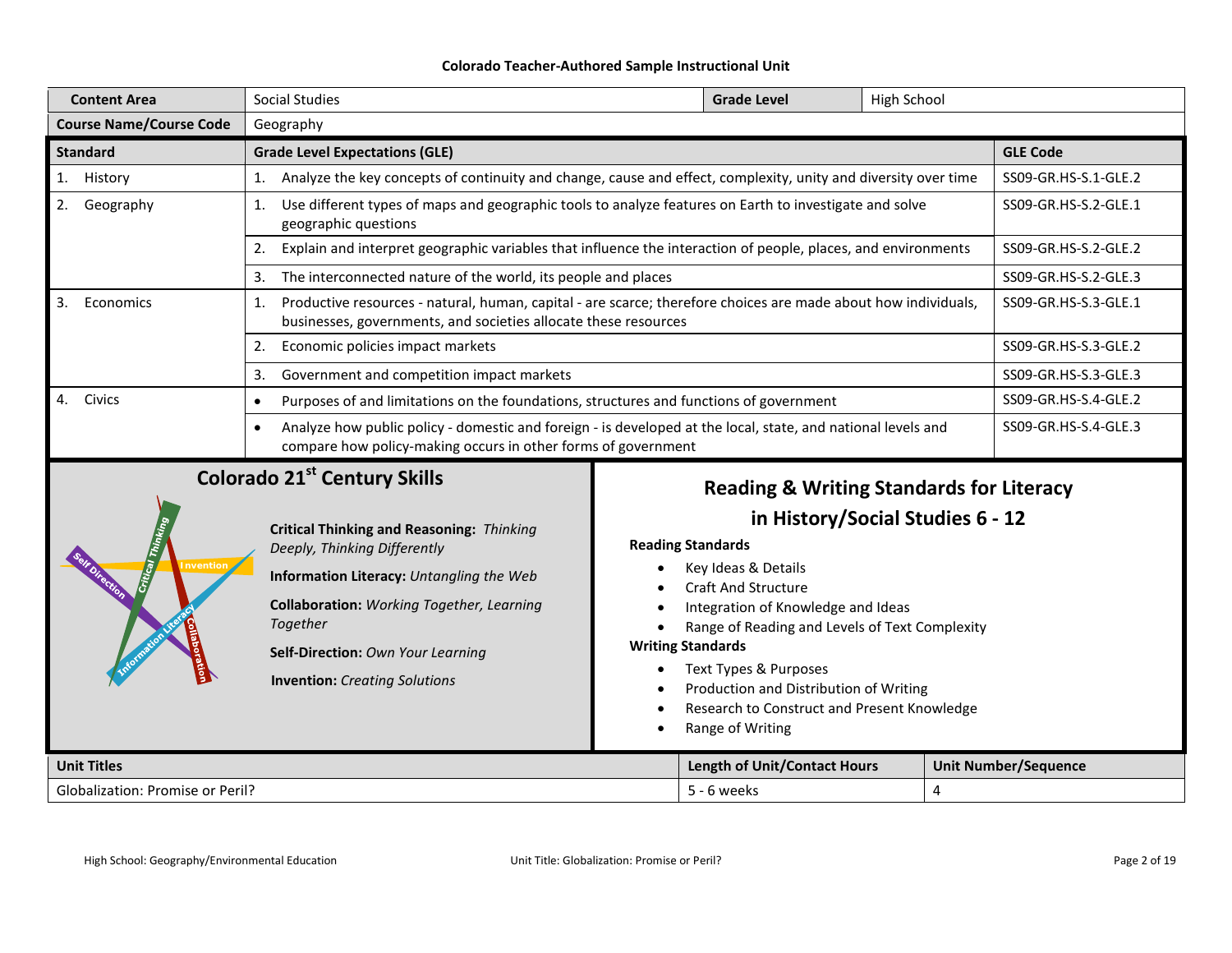| <b>Unit Title</b>                                                                       | Globalization: Promise or Peril?                                                                                                                                                                                                                                                                                                                                |                                                                                                 | <b>Length of Unit</b>                                                            | 4 - 5 weeks                                                                                                                                                                |
|-----------------------------------------------------------------------------------------|-----------------------------------------------------------------------------------------------------------------------------------------------------------------------------------------------------------------------------------------------------------------------------------------------------------------------------------------------------------------|-------------------------------------------------------------------------------------------------|----------------------------------------------------------------------------------|----------------------------------------------------------------------------------------------------------------------------------------------------------------------------|
| <b>Focusing Lens(es)</b>                                                                | Relationships/Interdependence                                                                                                                                                                                                                                                                                                                                   | <b>Standards and Grade Level</b><br><b>Expectations Addressed in</b><br>this Unit               | SS09-GR.HS-S.1-GLE.2<br>SS09-GR.HS-S.2-GLE.1<br>SS09-GR.HS-S.2-GLE.3             | SS09-GR.HS-S.3-GLE.1<br>SS09-GR.HS-S.4-GLE.3                                                                                                                               |
| <b>CCSS Reading Standards</b><br>for Literacy in History/<br><b>Social Studies 9-12</b> | Grades 9-10<br>CCSS.RH.9-10.2<br>CCSS.RH.9-10.3<br>CCSS.RH.9-10.7<br>CCSS.RH.9-10.9                                                                                                                                                                                                                                                                             | <b>Grades 11-12</b><br>CCSS.RH.11-12.2<br>CCSS.RH.11-12.3<br>CCSS.RH.11-12.7<br>CCSS.RH.11-12.9 | <b>CCSS Writing Standards for</b><br>Literacy in History/ Social<br>Studies 9-12 | <b>Grades 9-10</b><br><b>Grades 11-12</b><br>CCSS. WHST. 9-10.4<br>CCSS.WHST.11-12.4<br>CCSS. WHST. 9-10.6<br>CCSS.WHST.11-12.6<br>CCSS.WHST.9-10.10<br>CCSS.WHST.11-12.10 |
| <b>Inquiry Questions</b><br>(Engaging-Debatable):                                       | Why do some people oppose globalization, and why are some people in favor of it? (SS09-GR.HS-S.2-GLE.3-EO.b; RA.1)<br>$\bullet$<br>How can Americans be conscientious consumers in a global world?<br>$\bullet$<br>Is globalization a path to a brighter future?<br>Why do countries view global issues from different perspectives (SS09-GR.HS-S.4-GLE.3-IQ.1) |                                                                                                 |                                                                                  |                                                                                                                                                                            |
| <b>Unit Strands</b>                                                                     | History, Geography, Economics, Civics                                                                                                                                                                                                                                                                                                                           |                                                                                                 |                                                                                  |                                                                                                                                                                            |
| <b>Foundational</b><br><b>Geographic Concepts</b>                                       | Hypothesis, physical/human/natural resources, social/political/national boundaries, cultural spaces, human interactions, absolute and relative<br>location, maps, visual/geographic representations, resource distribution, sustainability                                                                                                                      |                                                                                                 |                                                                                  |                                                                                                                                                                            |
| <b>Concepts</b>                                                                         | Globalization, interdependence/interconnectedness, conflict and cooperation, geographic tools, unity and diversity, policy, consumer, population,<br>international alliances, distribution of resources                                                                                                                                                         |                                                                                                 |                                                                                  |                                                                                                                                                                            |

| <b>Generalizations</b>                                                                                                                                                                                                                                                              | <b>Guiding Questions</b>                                                                                                   |                                                                                                                                          |  |  |
|-------------------------------------------------------------------------------------------------------------------------------------------------------------------------------------------------------------------------------------------------------------------------------------|----------------------------------------------------------------------------------------------------------------------------|------------------------------------------------------------------------------------------------------------------------------------------|--|--|
| My students will Understand that                                                                                                                                                                                                                                                    | <b>Factual</b>                                                                                                             | Conceptual                                                                                                                               |  |  |
| Maps, charts, and tables, can visually denote physical and<br>human resources (globally and locally) to facilitate<br>understanding of past and current resource distribution<br>and planning for future usage and sustainability (SS09-<br>GR.HS-S.2-GLE.1-EO.a,c)                 | How have maps illustrated the increase in population<br>density and the interdependence of human and<br>natural resources? | How can geographic tools help us determine the fair and<br>equitable allocation of global resources? (SS09-GR.HS-<br>$S.3-GLE.1-EO.a)$   |  |  |
| Geographic representations (across time) of the locations<br>of social, political, and cultural spaces/boundaries can<br>illuminate national and international cooperation/conflict<br>and the results of shifting priorities, values, and beliefs<br>(SS09-GR.HS-S.2-GLE.1-EO.b,d) | How have maps documented changing political/national<br>boundaries (e.g. the breakup of the Soviet Union)?                 | How do maps document political, cultural and/or social<br>priorities?<br>How have cartographers views of the world changed over<br>time? |  |  |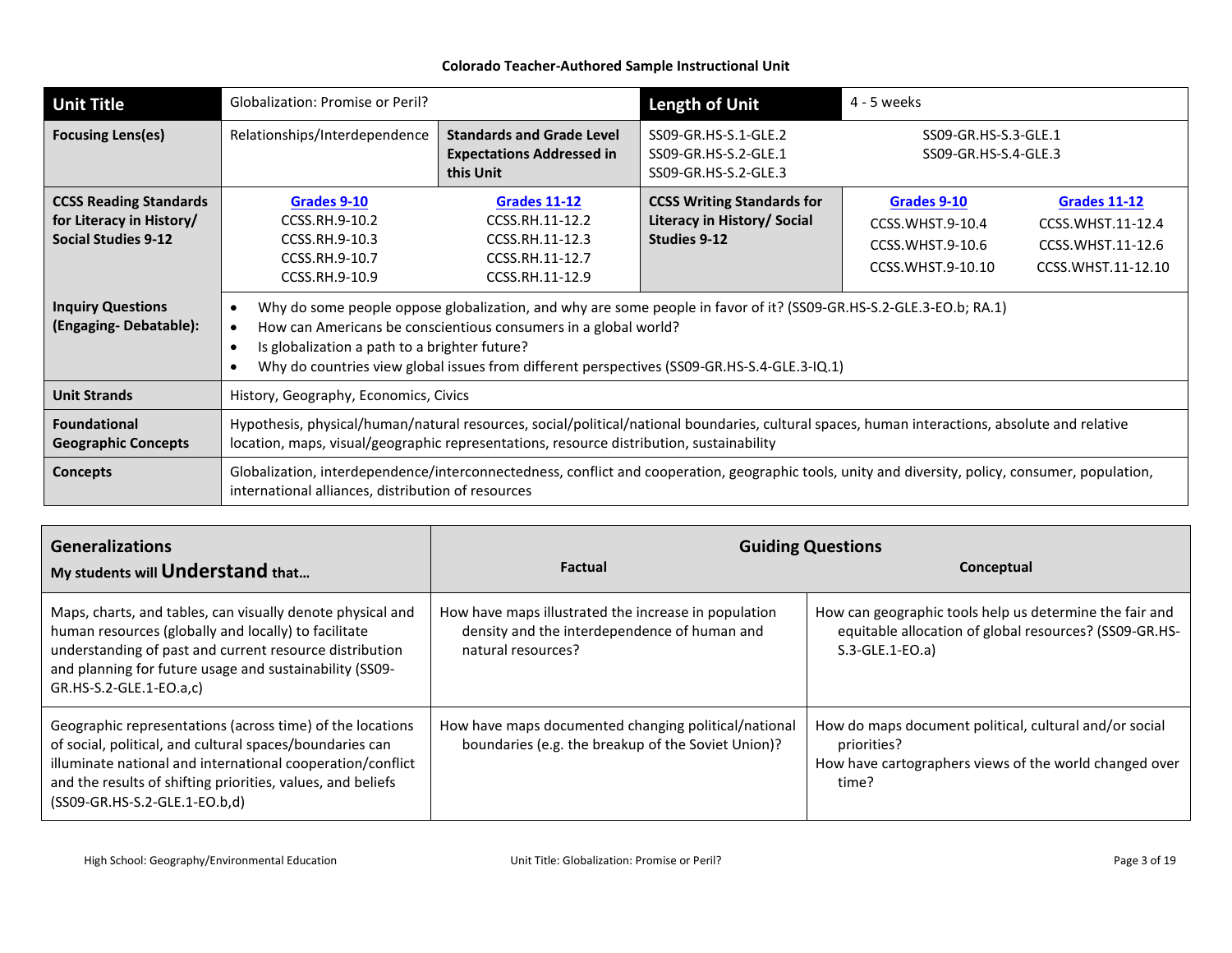| International inter-dependency for both human and<br>natural resources increases exponentially with the<br>escalating pace of globalization (SS09-GR.HS-S.2-GLE.3-<br>EO.b)                                                                 | How are consumers more connected to the world, due<br>to globalization?<br>What are three specific things that we can do to<br>maximize the potential of globalization while<br>minimizing its harmful effects?                                  | How does increasing globalization influence the<br>interaction of people on Earth? (SS09-GR.HS-S.2-<br>$GLE.3-IQ.1$<br>How does globalization impact our lives today and in the<br>future? |
|---------------------------------------------------------------------------------------------------------------------------------------------------------------------------------------------------------------------------------------------|--------------------------------------------------------------------------------------------------------------------------------------------------------------------------------------------------------------------------------------------------|--------------------------------------------------------------------------------------------------------------------------------------------------------------------------------------------|
| Globalization and an increasingly interdependent world<br>provides myriad opportunities for both conflict and<br>cooperation among nations (SS09-GR.HS-S.2-GLE.3-EO.d)                                                                      | How does the uneven distribution of resources impact<br>the United States' relationship with Saudi Arabia?<br>(SS09-GR.HS-S.2-GLE.3-EO.a)<br>How does the uneven distribution of resources impact<br>the United States' relationship with Egypt? | How do cooperation and conflict influence the division<br>and control of the social, economic, and political<br>spaces on Earth? (SS09-GR.HS-S.2-GLE.3-IQ.2)                               |
| Increased interdependence among nations may require<br>individual countries to reevaluate their beliefs/definitions<br>of national unity and may test their ability to<br>accommodate diverse populations (SS09-GR.HS-S.1-<br>$GLE.2-EO.d)$ | How has the culture of China changed through<br>increased interaction with the world?                                                                                                                                                            | How is a nation's unity challenged by globalization?                                                                                                                                       |
| Economic, political and cultural interconnections between<br>nations result from the processes of globalization (SS09-<br>GR.HS-S.2-GLE.3-EO.b) and (SS09-GR.HS-S.3-GLE.1-IQ.2,4;<br>RA.1,3)                                                | How has globalization impacted the United States' Gross<br>National Product?                                                                                                                                                                     | What are the economic effects of globalization? (SS09-<br>GR.HS-S.2-GLE.1-EO.b,d) and (SS09-GR.HS-S.3-GLE.1-<br>IQ.2,4; RA.1,3)                                                            |

| <b>Critical Content:</b>                                                                                                                                                                                                                                                                                                                                                                                                                                                                                                                                                                                                             | <b>Key Skills:</b>                                                                                                                                                                                                                                                                                                                                                                                                             |
|--------------------------------------------------------------------------------------------------------------------------------------------------------------------------------------------------------------------------------------------------------------------------------------------------------------------------------------------------------------------------------------------------------------------------------------------------------------------------------------------------------------------------------------------------------------------------------------------------------------------------------------|--------------------------------------------------------------------------------------------------------------------------------------------------------------------------------------------------------------------------------------------------------------------------------------------------------------------------------------------------------------------------------------------------------------------------------|
| My students will Know                                                                                                                                                                                                                                                                                                                                                                                                                                                                                                                                                                                                                | My students will be able to $(D_0)$                                                                                                                                                                                                                                                                                                                                                                                            |
| National identity is transformed through globalization<br>$\bullet$<br>Globalization as the process of increased interconnectedness among countries in<br>$\bullet$<br>the areas of economics, politics, and culture<br>The world is geographically interconnected, affecting daily life in ways such as the<br>$\bullet$<br>spread of disease, global impact of modern technology, and the impact of cultural<br>diffusion (SS09-GR.HS-S.2-GLE.3-RA.1)<br>Countries and organizations collaborate to address global issues (e.g., the UN and<br>$\bullet$<br>emergency aid) to manage national and international need and alliances | Gather data, interpret, and draw conclusions maps, graphs, tables, and charts<br>(SS09-GR.HS-S.2-GLE.1-EO.a)<br>Research and interpret multiple viewpoints on issues that shaped the current<br>policies and programs for resources use (SS09-GR.HS-S.2-GLE.2-EO.d)<br>Describe and analyze patterns of globalization<br>Compare and contrast responses to globalization<br>Predict future patterns of international alliances |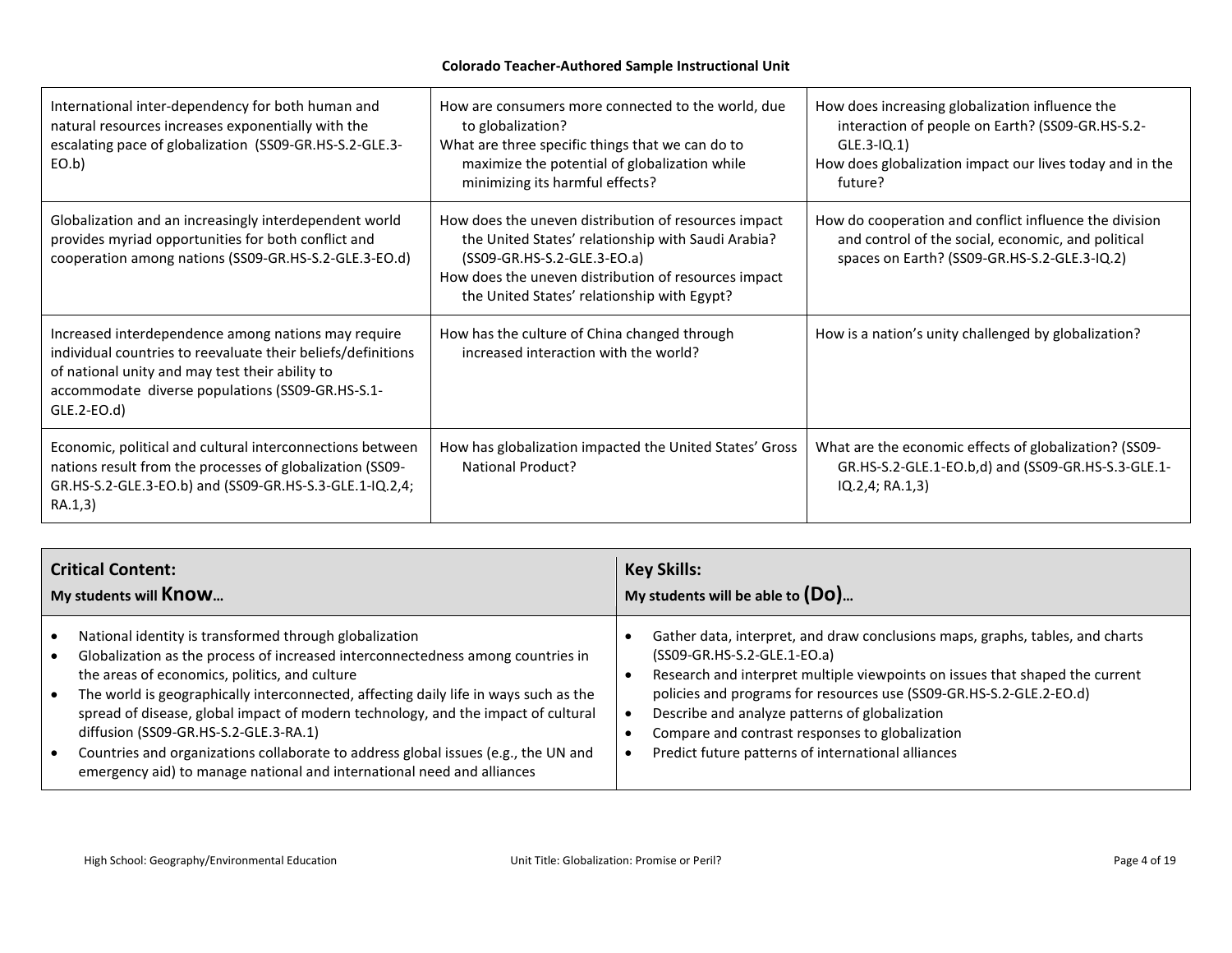**Critical Language:** includes the Academic and Technical vocabulary, semantics, and discourse which are particular to and necessary for accessing a given discipline. EXAMPLE: A student in Language Arts can demonstrate the ability to apply and comprehend critical language through the following statement: *"Mark Twain exposes the hypocrisy of slavery through the use of satire."*

| A student in<br>ability to apply and comprehend critical language<br>through the following statement(s): | can demonstrate the                                                                                                                                                              | Globalization transforms national identity and international relationships.                                                                              |
|----------------------------------------------------------------------------------------------------------|----------------------------------------------------------------------------------------------------------------------------------------------------------------------------------|----------------------------------------------------------------------------------------------------------------------------------------------------------|
| <b>Academic Vocabulary:</b>                                                                              | Patterns, relationships, unity and diversity, international, interdependence/interconnectedness, global, technology, culture, policy, conflict and<br>cooperation, globalization |                                                                                                                                                          |
| <b>Technical Vocabulary:</b>                                                                             | Product (GNP), cartographer, distribution of resources                                                                                                                           | Geographic tools, national identity, international alliances, trade, goods, services, physical environment, cultural diffusion, consumer, Gross National |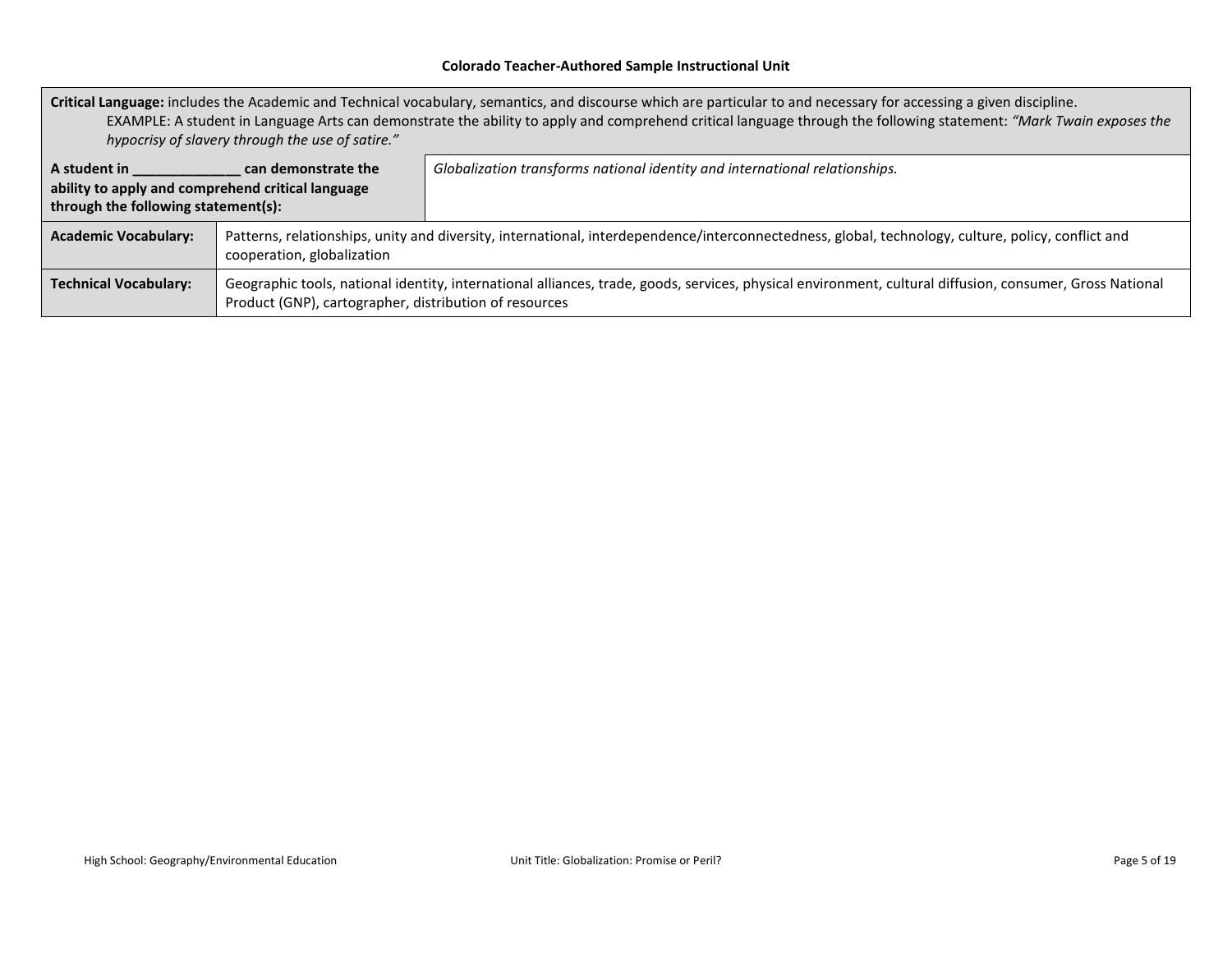| <b>Unit Description:</b>                     | This unit focuses on the many facets of globalization. Students explore the concept of globalization and then examine the political, economic, cultural<br>and environmental impacts of our increasingly interdependent world. Students then look at ways globalization impacts the distribution, access to and<br>availability of resources. Students also examine how globalization and issues caused by increasing populations and decreasing resource availability leads<br>to the potential for both cooperation and conflict. This unit culminates with a presentation to the President of the United States recommending if<br>and/or how the United States should intervene in an international conflict. |  |  |  |  |  |
|----------------------------------------------|-------------------------------------------------------------------------------------------------------------------------------------------------------------------------------------------------------------------------------------------------------------------------------------------------------------------------------------------------------------------------------------------------------------------------------------------------------------------------------------------------------------------------------------------------------------------------------------------------------------------------------------------------------------------------------------------------------------------|--|--|--|--|--|
| <b>Considerations:</b>                       | Through the study of a multitude of global issues, students may explore regional relationships, global environmental issues, trade, population,<br>migration, resource scarcity, and/or global interdependence.                                                                                                                                                                                                                                                                                                                                                                                                                                                                                                   |  |  |  |  |  |
|                                              | <b>Unit Generalizations</b>                                                                                                                                                                                                                                                                                                                                                                                                                                                                                                                                                                                                                                                                                       |  |  |  |  |  |
| <b>Key Generalization:</b>                   | Economic, political and cultural interconnections between nations result from the processes of globalization                                                                                                                                                                                                                                                                                                                                                                                                                                                                                                                                                                                                      |  |  |  |  |  |
|                                              | International inter-dependency for both human and natural resources increases exponentially with the escalating pace of globalization                                                                                                                                                                                                                                                                                                                                                                                                                                                                                                                                                                             |  |  |  |  |  |
| <b>Supporting</b><br><b>Generalizations:</b> | Globalization and an increasingly interdependent world provides a myriad of opportunities for both conflict and cooperation among nations                                                                                                                                                                                                                                                                                                                                                                                                                                                                                                                                                                         |  |  |  |  |  |
|                                              | Increased interdependence among nations may require individual countries to reevaluate their beliefs/definitions of national unity and may test their<br>ability to accommodate diverse populations                                                                                                                                                                                                                                                                                                                                                                                                                                                                                                               |  |  |  |  |  |

| Performance Assessment: The capstone/summative assessment for this unit.                                                                         |                                                                                                                                                                                                                                                                                                                                                                                                                                                                                                                                                                                                                                                                                                                                                                                                                                                                                                                                                                               |  |  |
|--------------------------------------------------------------------------------------------------------------------------------------------------|-------------------------------------------------------------------------------------------------------------------------------------------------------------------------------------------------------------------------------------------------------------------------------------------------------------------------------------------------------------------------------------------------------------------------------------------------------------------------------------------------------------------------------------------------------------------------------------------------------------------------------------------------------------------------------------------------------------------------------------------------------------------------------------------------------------------------------------------------------------------------------------------------------------------------------------------------------------------------------|--|--|
| <b>Claims:</b><br>(Key generalization(s) to be mastered and<br>demonstrated through the capstone assessment.)                                    | Economic, political and cultural interconnections between nations result from the processes of globalization                                                                                                                                                                                                                                                                                                                                                                                                                                                                                                                                                                                                                                                                                                                                                                                                                                                                  |  |  |
| <b>Stimulus Material:</b><br>(Engaging scenario that includes role, audience,<br>goal/outcome and explicitly connects the key<br>generalization) | Global conflicts tend to arise from the increasing interdependency among nations for both natural and human resources. The<br>President wants to create a new "Global Advisory Council" that will be advising the President on how the United States should<br>respond to global conflicts (economic, political, or cultural). Your company has been asked to put together a team of specialists (ie:,<br>economist, anthropologist, civic leader, geographer, environmental scientist) who will develop a proposal for the "best" way for the<br>United States to respond to the impending conflict. Your evidence-based proposal should include maps, comparative data charts,<br>and graphs. Your recommendation should focus on the geo-political, economic, and environmental consequences of the United<br>States' response. To prepare, you will need to investigate the economic, political and cultural effects of the global conflict on the<br>countries involved. |  |  |
| <b>Product/Evidence:</b><br>(Expected product from students)                                                                                     | Team presentations should include comparative data analysis, geospatial representations, evidence based oral and written<br>arguments<br>http://www.crisisgroup.org/en/regions/op-eds/2016/guehenno-10-conflicts-to-watch-in-2016.aspx (Article: The 10 Conflicts to<br>Watch in 2016)<br>http://www.cfr.org/global/global-conflict-tracker/p32137#!/p32137 (Interactive map of global conflict status')                                                                                                                                                                                                                                                                                                                                                                                                                                                                                                                                                                      |  |  |
| <b>Differentiation:</b><br>(Multiple modes for student expression)                                                                               | Individual members of each team may be assigned a specific role based (e.g., economist, anthropologist, civic leader, geographer,<br>environmental scientist)                                                                                                                                                                                                                                                                                                                                                                                                                                                                                                                                                                                                                                                                                                                                                                                                                 |  |  |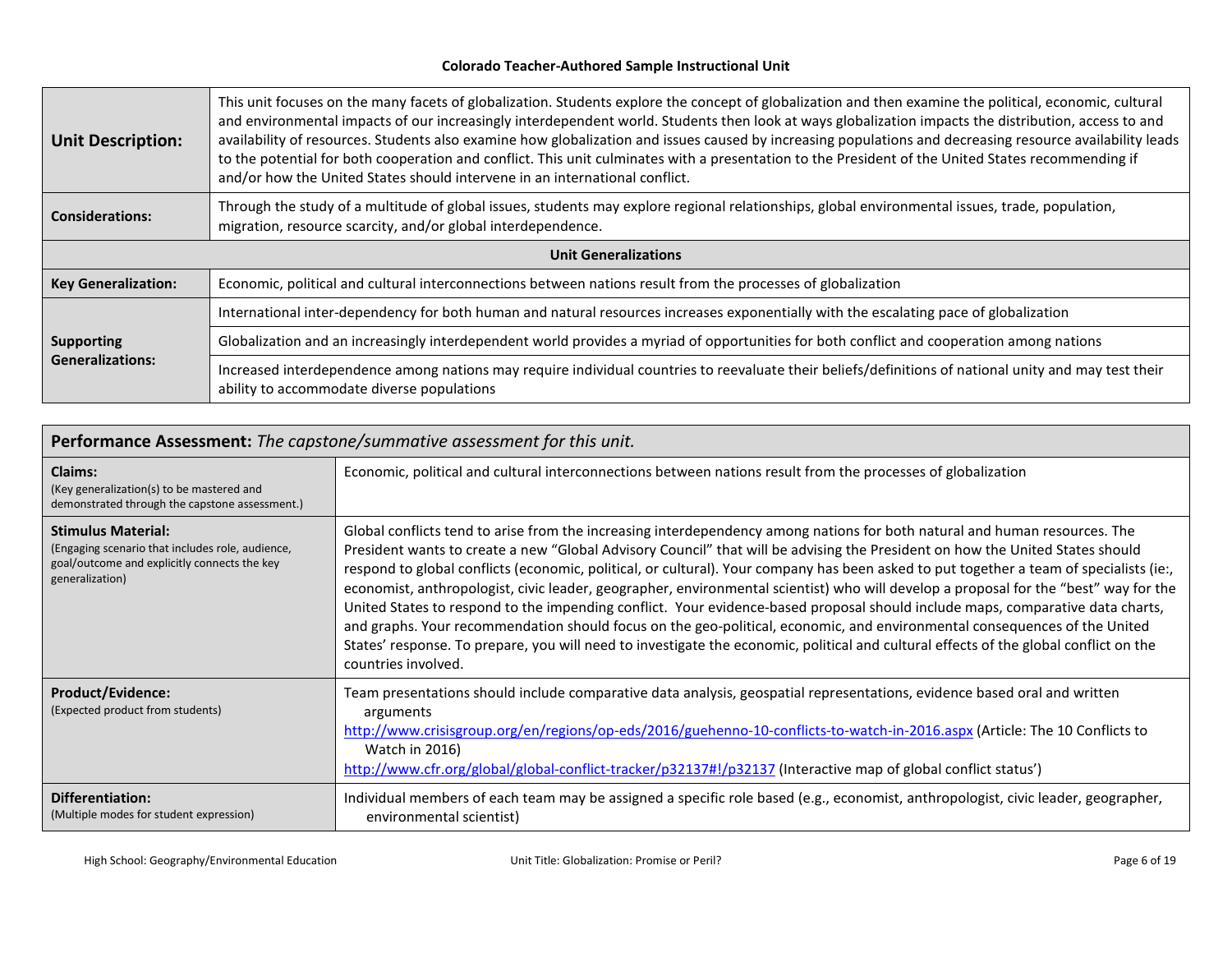| Texts for independent reading or for class read aloud to support the content          |                                                                                           |  |  |  |
|---------------------------------------------------------------------------------------|-------------------------------------------------------------------------------------------|--|--|--|
| <b>Informational/Non-Fiction</b>                                                      | <b>Fiction</b>                                                                            |  |  |  |
| Dorling, D. (2013). Population 10 Billion. Lexile: Ages 17 and Up                     | Dasgupta, R. (2005). Tokyo Cancelled. Lexile: 18 & up                                     |  |  |  |
| Forman, G. (2006). You Can't Get There From Here. Lexile: N/A                         | Liu, C. (2009). The Great Wall of China (students across the seven seas). Lexile: 730     |  |  |  |
| Koser, K. (2007). International Immigration: A Very Short Story. Lexile: Ages 18 & Up | Seuss, T. (1971). The Lorax. Lexile: 560                                                  |  |  |  |
| Nazario, S. (2006). Enrique's Journey. Lexile: 830                                    | Smith, E. (2012). Globalization, utopia and postcolonial science fiction. Lexile: 18 & up |  |  |  |
|                                                                                       | Wong, K. W., Westphal, G, & Chan, A. K. (2005). World weavers: Globalization, science     |  |  |  |
|                                                                                       | fiction, and the cybernetic revolution. Lexile: Ages 18 & up                              |  |  |  |

|    | <b>Ongoing Discipline-Specific Learning Experiences</b>                                                                                                                     |                                                                                                                                                                                                |                                                                                                                   |                                                                                                                                                                                                                                                                                                  |  |
|----|-----------------------------------------------------------------------------------------------------------------------------------------------------------------------------|------------------------------------------------------------------------------------------------------------------------------------------------------------------------------------------------|-------------------------------------------------------------------------------------------------------------------|--------------------------------------------------------------------------------------------------------------------------------------------------------------------------------------------------------------------------------------------------------------------------------------------------|--|
| 1. | Description:                                                                                                                                                                | Think/work like a researcher by<br>gathering, compiling, and analyzing<br>information from multiple sources                                                                                    | Teacher<br>Resources:                                                                                             | http://www.edweek.org/ew/articles/2013/05/22/32el-studentresearch.h32.html (Article:<br>Teaching Students Better Online Research Skills)<br>http://www.scholastic.com/teachers/article/6-online-research-skills-your-students-need (Article:<br>The 6 Online Research Skills Your Students Need) |  |
|    |                                                                                                                                                                             |                                                                                                                                                                                                | Student<br>Resources:                                                                                             | http://netforbeginners.about.com/od/navigatingthenet/tp/How-to-Properly-Research-<br>Online.htm (Article: How Proper Online Research Works)                                                                                                                                                      |  |
|    | Skills:                                                                                                                                                                     | Read and analyze information from<br>primary and secondary sources,<br>graph, charts, maps, and other<br>geographic tools                                                                      | Assessment:                                                                                                       | Students will gather and compile information throughout the unit for the performance<br>assessment.                                                                                                                                                                                              |  |
| 2. | Work/think like a geographer:<br>Description:<br>Mapping, charting, and graphing<br>human interactions (cooperation and<br>conflict) related to the physical<br>environment | Teacher<br>Resources:                                                                                                                                                                          | https://www.teachervision.com/skill-builder/graphs-and-charts/48946.html (Article: Analyzing<br>data)             |                                                                                                                                                                                                                                                                                                  |  |
|    |                                                                                                                                                                             | Student<br>Resources:                                                                                                                                                                          | http://www.cfr.org/global/global-conflict-tracker/p32137#!/p32137 (Interactive map of global<br>conflict status') |                                                                                                                                                                                                                                                                                                  |  |
|    | Skills:                                                                                                                                                                     | Locate social, political, and cultural<br>spaces/boundaries that illuminate<br>national international<br>cooperation/conflict and the results<br>of shifting priorities, values and<br>beliefs | Assessment:                                                                                                       | Students will create a personal data journal where they record daily reflections after analyzing<br>maps, charts, data and graphs.                                                                                                                                                               |  |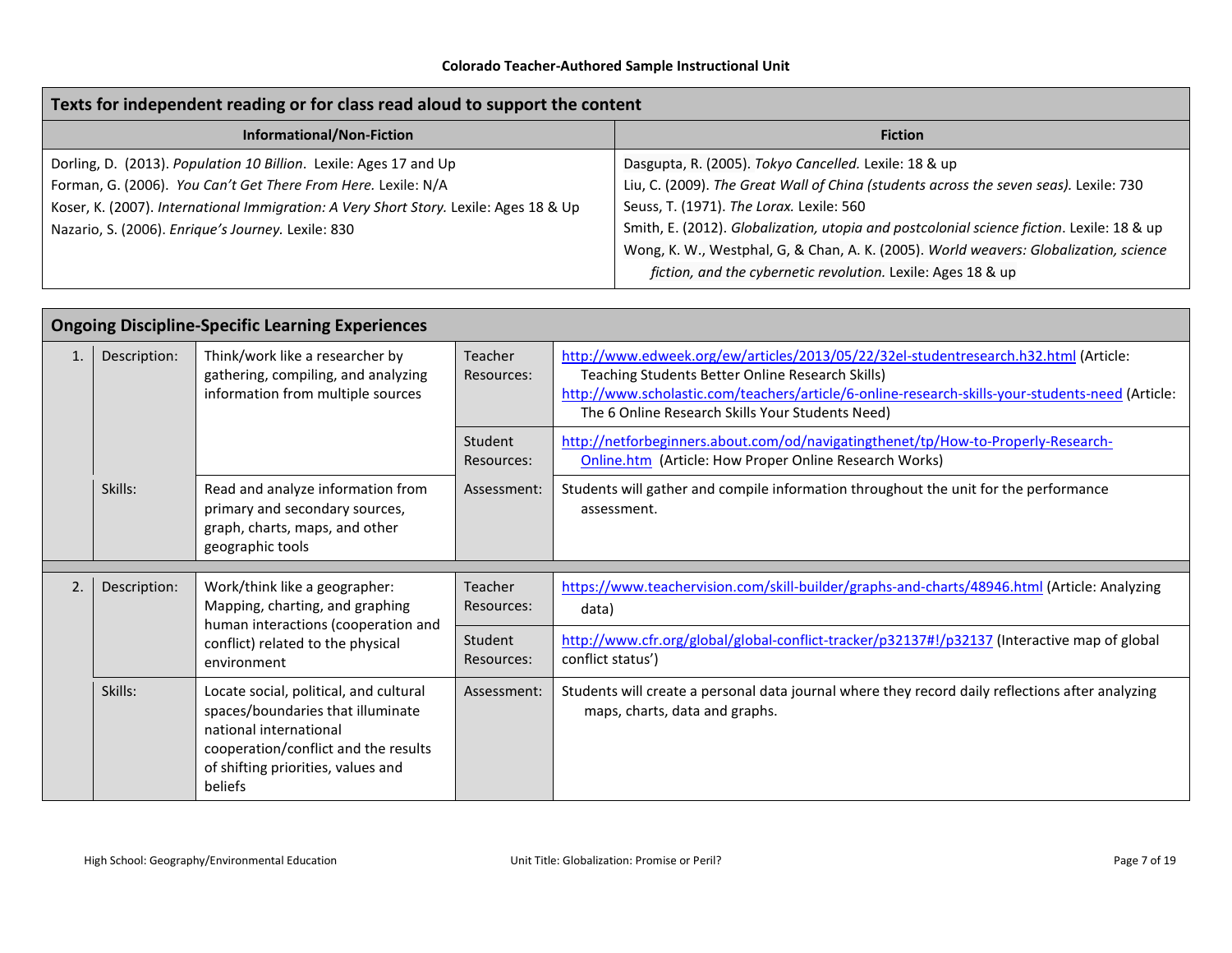| Description: | Think/work like an environmentalist<br>by engaging in conservation practices | Teacher<br>Resources: | http://www.loc.gov/teachers/classroommaterials/connections/conservation/ (The Evolution of<br>the Conservation Movement, 1850-1920)<br>http://tinyurl.com/z3zuner (Lesson plan: How Do We Balance Environmental Conservation with<br>Human Needs?)<br>http://www.globalization101.org/globalization-and-the-environment/ (Article: Globalization and<br>the Environment) |
|--------------|------------------------------------------------------------------------------|-----------------------|--------------------------------------------------------------------------------------------------------------------------------------------------------------------------------------------------------------------------------------------------------------------------------------------------------------------------------------------------------------------------|
| Skills:      | Analyze the environmental<br>consequences of globalization                   | Student<br>Resources: | http://www.nature.org/greenliving/gogreen/everydayenvironmentalist/ (Article: The Everyday<br>Environmentalist)<br>http://www.explainthatstuff.com/introduction-to-environmentalism.html (Article:<br>Environmentalism)                                                                                                                                                  |
|              |                                                                              | Assessment:           | Students will create a picture collage displaying a variety of environmental consequences of<br>globalization.                                                                                                                                                                                                                                                           |

#### **Prior Knowledge and Experiences**

The description of the working knowledge and skills necessary for students to access the learning experiences throughout the unit. Teachers will use their professional judgment and knowledge of their students (including information gained from relevant pre-assessments) to determine the kinds of introductory learning experiences and/or reinforcement experiences that may need to be delivered prior to or within the unit.

#### **Learning Experience # 1**

The teacher may provide primary and secondary sources (e.g., pony express, telegraph, telephone lines, Facebook, online chat) revealing the changes in technology (e.g., communication, medical, transportation) so that students can examine how technology has changed and accelerated global interdependence.

| <b>Generalization Connection(s):</b> | Economic, political and cultural interconnections between nations result from the processes of globalization                                                                                                                                                                                                                                                                                                                                                                                                   |
|--------------------------------------|----------------------------------------------------------------------------------------------------------------------------------------------------------------------------------------------------------------------------------------------------------------------------------------------------------------------------------------------------------------------------------------------------------------------------------------------------------------------------------------------------------------|
| <b>Teacher Resources:</b>            | http://inventors.about.com/library/inventors/bl history of communication.htm (Timeline of communication technologies)<br>http://www.census.gov/population/international/data/idb/informationGateway.php (International database of country<br>populations across time)<br>http://tinyurl.com/zuykmbv (Article: The Effects of the Internet and Globalization on Popular Culture and Interpersonal<br>Communication)<br>http://tinyurl.com/gt46v96 (Images of communication technology - Alexander Graham Bell) |
| <b>Student Resources:</b>            | http://inventors.about.com/library/inventors/bl history of communication.htm (Timeline of communication technologies)<br>http://www.history.com/this-day-in-history/railroads-create-the-first-time-zones (Article: History of Time Zones)<br>http://wwp.greenwichmeantime.com/info/time-zones-history.htm (Article: This History of Time Zones)                                                                                                                                                               |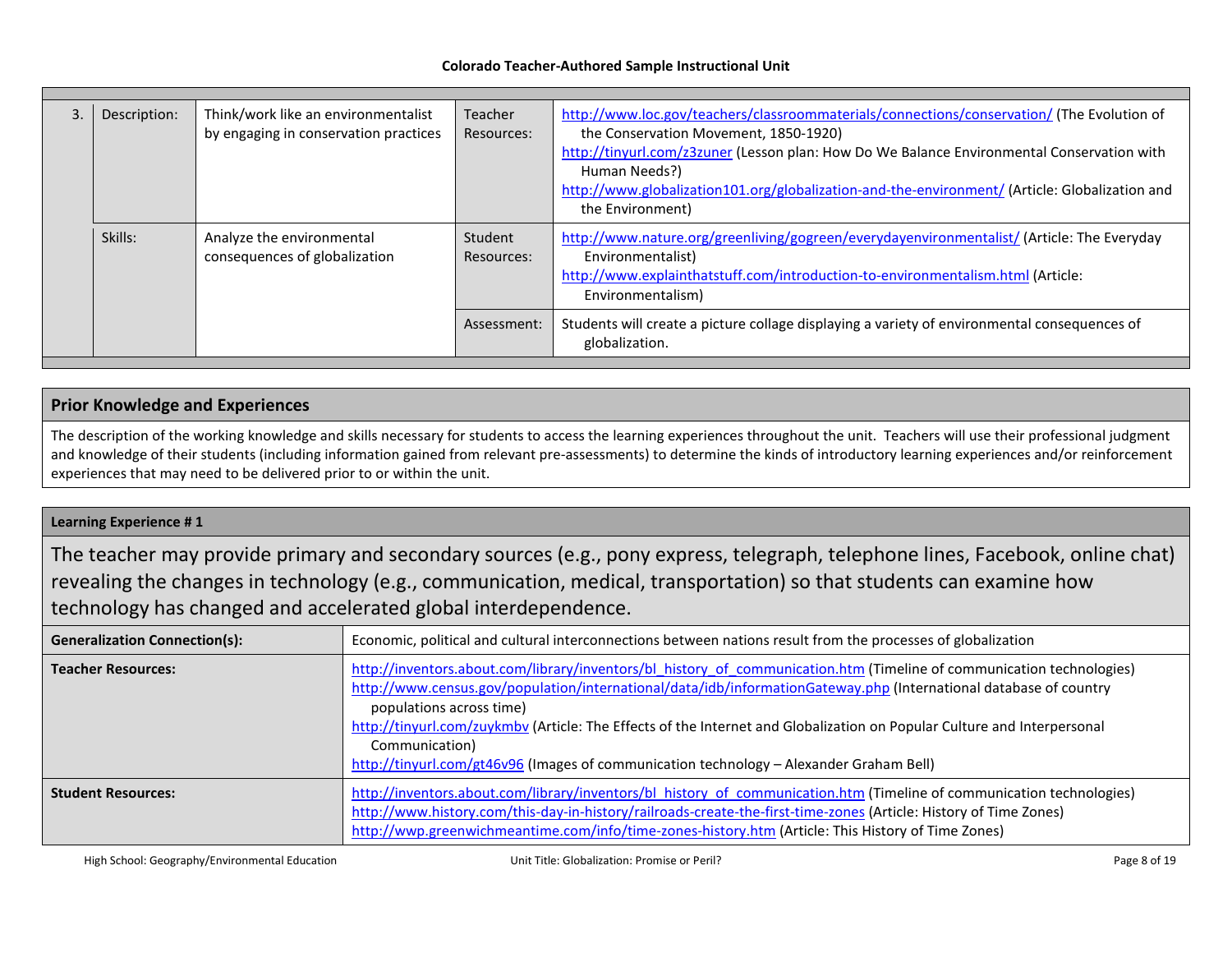|                                                                                                                | http://tinyurl.com/zuykmby (Article: The Effects of the Internet and Globalization on Popular Culture and Interpersonal<br>Communication)                                                                                                                                                                                     |                                                                                             |
|----------------------------------------------------------------------------------------------------------------|-------------------------------------------------------------------------------------------------------------------------------------------------------------------------------------------------------------------------------------------------------------------------------------------------------------------------------|---------------------------------------------------------------------------------------------|
| Assessment:                                                                                                    | Students will contribute to a class-developed annotated timeline of communication technology innovations and their impact on<br>the acceleration of globalization. Quick write exit ticket: How has technology accelerated global interdependence?                                                                            |                                                                                             |
| <b>Differentiation:</b>                                                                                        | <b>Access</b> (Resources and/or Process)<br><b>Expression</b> (Products and/or Performance)                                                                                                                                                                                                                                   |                                                                                             |
| (Multiple means for students to access<br>content and multiple modes for student to<br>express understanding.) | Students may be provided specific data to put on the timeline,<br>supported vocabulary, pre-chosen images<br>Students may use assisted voice to text technologies                                                                                                                                                             | Students may share timeline knowledge through an oral<br>presentation                       |
| <b>Extensions for depth and complexity:</b>                                                                    | <b>Access</b> (Resources and/or Process)                                                                                                                                                                                                                                                                                      | <b>Expression</b> (Products and/or Performance)                                             |
|                                                                                                                | http://www.bbc.com/future/tags/communication (Article:<br>Future of communication technologies)<br>http://www.timeanddate.com/time/internettime.html<br>(Article: New internet time calculation)                                                                                                                              | Students may predict future communication technologies and<br>incorporate into the timeline |
| <b>Critical Content:</b>                                                                                       | The importance of communication technology in connecting the world<br>How globalization affects population growth, migration, and the exchange of ideas<br>- 0<br>The exponential growth of the world population and its strain on world resources (Food, Water, Energy)<br>The growth of communication technologies overtime |                                                                                             |
| <b>Key Skills:</b>                                                                                             | Evaluate data over time<br>Analyze population pyramids and growth                                                                                                                                                                                                                                                             |                                                                                             |
| <b>Critical Language:</b>                                                                                      | Globalization, movement, migration, push/pull factors, demographic transition model, exponential growth, communication<br>technology, time space compression                                                                                                                                                                  |                                                                                             |

#### **Learning Experience # 2**

The teacher may provide maps, economic data, and population data so that students can explain how the escalating pace of globalization has led to an increased interdependency among nations for resources, goods, and services.

| Generalization Connection(s): | International inter-dependence for both human and natural resources increases exponentially with the escalating pace of<br>globalization<br>Globalization and an increasingly interdependent world provides a myriad of opportunities for both conflict and cooperation<br>among nations |
|-------------------------------|------------------------------------------------------------------------------------------------------------------------------------------------------------------------------------------------------------------------------------------------------------------------------------------|
| <b>Teacher Resources:</b>     | https://www.youtube.com/watch?v=dldHalRY-hY (Video: 42 Amazing maps)<br>https://www.youtube.com/watch?v=3oTLyPPrZE4 (Video: What is globalization?)<br>https://hbr.org/1983/05/the-globalization-of-markets (Article: The Globalization of Markets)                                      |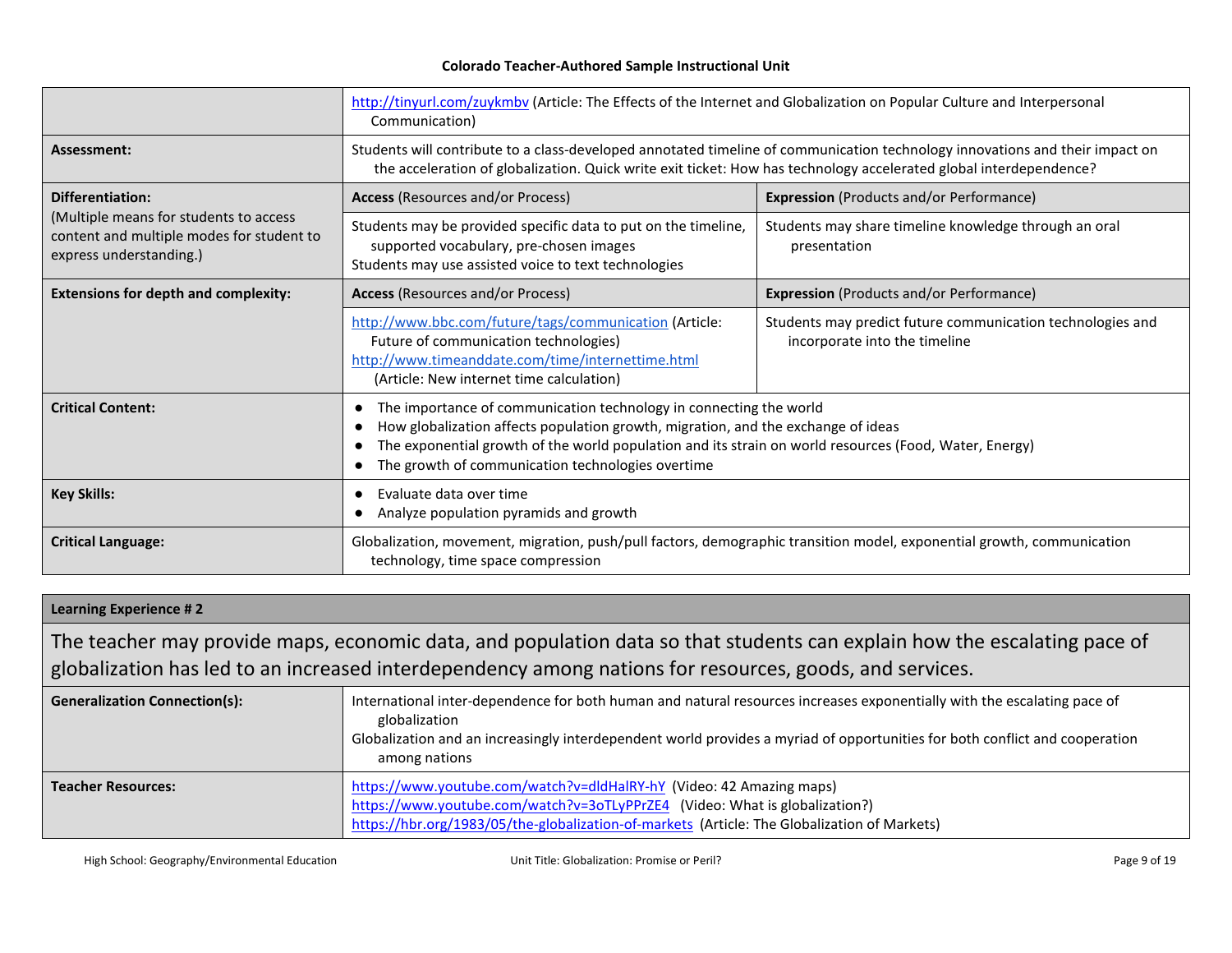|                                                                                                                | https://www.canva.com/create/infographics/ (Create infographs, log-in needed; free)                                                                                                                                                                                                                                                                                                                                                                                                                                                                                                                                                                                                                                                          |                                                 |
|----------------------------------------------------------------------------------------------------------------|----------------------------------------------------------------------------------------------------------------------------------------------------------------------------------------------------------------------------------------------------------------------------------------------------------------------------------------------------------------------------------------------------------------------------------------------------------------------------------------------------------------------------------------------------------------------------------------------------------------------------------------------------------------------------------------------------------------------------------------------|-------------------------------------------------|
| <b>Student Resources:</b>                                                                                      | https://www.youtube.com/watch?v=dldHalRY-hY (Video: 42 Amazing maps)<br>https://www.youtube.com/watch?v=5SnR-e0S6Ic (Video: Globalization I: The Upside)<br>https://www.youtube.com/watch?v=s_iwrt7D5OA (Video: Globalization II: Good or Bad?)<br>http://footprint.wwf.org.uk/ (Global Footprint Calculator)<br>https://www.canva.com/create/infographics/ (Create infographs, log-in needed; free)                                                                                                                                                                                                                                                                                                                                         |                                                 |
| Assessment:                                                                                                    | Students will create an infographic that displays the global connections and consumption levels of a common good or service.                                                                                                                                                                                                                                                                                                                                                                                                                                                                                                                                                                                                                 |                                                 |
| Differentiation:                                                                                               | <b>Expression</b> (Products and/or Performance)<br><b>Access</b> (Resources and/or Process)                                                                                                                                                                                                                                                                                                                                                                                                                                                                                                                                                                                                                                                  |                                                 |
| (Multiple means for students to access<br>content and multiple modes for student to<br>express understanding.) | Students may use a teacher made data set for the infographic                                                                                                                                                                                                                                                                                                                                                                                                                                                                                                                                                                                                                                                                                 | N/A                                             |
| <b>Extensions for depth and complexity:</b>                                                                    | <b>Access</b> (Resources and/or Process)                                                                                                                                                                                                                                                                                                                                                                                                                                                                                                                                                                                                                                                                                                     | <b>Expression</b> (Products and/or Performance) |
|                                                                                                                | N/A                                                                                                                                                                                                                                                                                                                                                                                                                                                                                                                                                                                                                                                                                                                                          | N/A                                             |
| <b>Critical Content:</b>                                                                                       | The interdependent nature of relationships across the globe due to the varying wants and needs of developed and developing<br>$\bullet$<br>countries<br>The worldwide integration of previously distinct cultures and economies and the consequent exchange of products and ideas<br>$\bullet$<br>In a globalized world, many students will enter jobs that will require knowledge and understanding of other cultures<br>$\bullet$<br>The economic relationships among/between nations (IMF, WTO, OECD, G-20)<br>$\bullet$<br>The political relations among/between nations NAFTA, European Union<br>The cultural connections among/between nations (OIC, UNICEF)<br>$\bullet$<br>The potential problems with outsourcing jobs<br>$\bullet$ |                                                 |
| <b>Key Skills:</b>                                                                                             | Define globalization<br>$\bullet$<br>Create an infographic<br>$\bullet$<br>Analyze charts and graphs<br>$\bullet$                                                                                                                                                                                                                                                                                                                                                                                                                                                                                                                                                                                                                            |                                                 |
| <b>Critical Language:</b>                                                                                      | Globalization, interdependence, resources (human, natural, productive), human capital, infographic, international trade,<br>multinational corporations, outsourcing, culture, product, commodity, goods, services                                                                                                                                                                                                                                                                                                                                                                                                                                                                                                                            |                                                 |

## **Learning Experience # 3** The teacher may provide resources and data (e.g., GDP, labor force percentages, natural resource maps, population density maps) so that students can begin to explain how an increase in population can lead to a scarcity of resources around the world. Generalization Connection(s): **International inter-dependence for both human and natural resources increases exponentially with the escalating pace of** globalization

High School: Geography/Environmental Education **Nation 2006** Unit Title: Globalization: Promise or Peril? Page 10 of 19 Page 10 of 19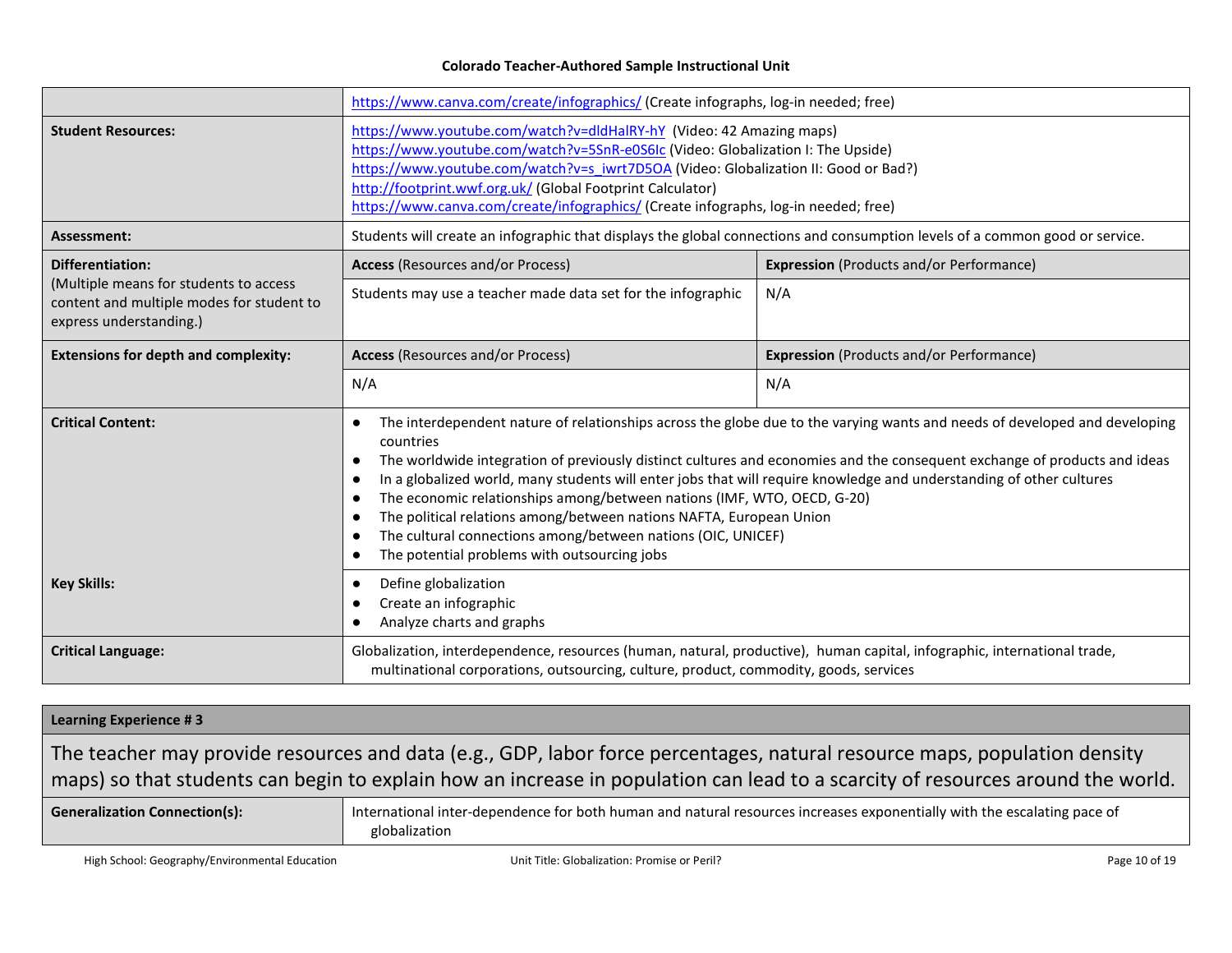|                                                                                                                | Economic, political and cultural interconnections between nations result from the processes of globalization                                                                                                                                                                                                                                                                                                                                                                                                                                                                                                                                                                                                                                                                                                                                                                           |                                                                                         |
|----------------------------------------------------------------------------------------------------------------|----------------------------------------------------------------------------------------------------------------------------------------------------------------------------------------------------------------------------------------------------------------------------------------------------------------------------------------------------------------------------------------------------------------------------------------------------------------------------------------------------------------------------------------------------------------------------------------------------------------------------------------------------------------------------------------------------------------------------------------------------------------------------------------------------------------------------------------------------------------------------------------|-----------------------------------------------------------------------------------------|
| Teacher Resources:                                                                                             | http://www.fte.org/teacher-resources/lesson-plans/rslessons/trade-offs-and-opportunity-cost/ (Lesson plan: Trade-offs and<br>opportunity cost)<br>http://www.choices.edu/resources/twtn waterwars lesson 1.php (Lesson Plan: Water Wars)<br>https://www.cia.gov/library/publications/resources/the-world-factbook/ (The CIA World Factbook)<br>https://philebersole.wordpress.com/2012/03/23/the-worlds-resources-whos-got-what/ (The World's Natural Resources Maps &<br>charts)<br>http://tinyurl.com/mufdwk2 (2014 World population data sheet)<br>http://www.gapminder.org (Examining demographic information by country)<br>https://www.youtube.com/watch?v=jbkSRLYSojo (Video: 200 countries in 200 years of population growth)<br>http://www.census.gov/population/international/data/idb/informationGateway.php (International database of country<br>populations across time) |                                                                                         |
| <b>Student Resources:</b>                                                                                      | https://www.cia.gov/library/publications/resources/the-world-factbook/ (The CIA World Factbook)<br>https://philebersole.wordpress.com/2012/03/23/the-worlds-resources-whos-got-what/ (The World's Natural Resources Maps &<br>charts)<br>http://tinyurl.com/mufdwk2 (2014 World population data sheet)<br>http://www.worldlifeexpectancy.com/world-population-pyramid (World Population Pyramid, can also be researched by country)<br>http://tinyurl.com/35ux655 (Lecture: 200 Years the Changed the World - Global Development from the Industrial Revolution until<br>Today)<br>http://www.waterworld.com/articles/wwi/print/volume-17/issue-5/features/sustainable-solutions-to-water-scarcity.html (Article<br>on water shortage)<br>https://www.youtube.com/watch?v=3ez10ADR gM (Video: Crash course in economics)                                                               |                                                                                         |
| Assessment:                                                                                                    | Students will debate the feasibility of different solutions for access to scarce resources (e.g., fresh water and/or water shortages,<br>land, food).                                                                                                                                                                                                                                                                                                                                                                                                                                                                                                                                                                                                                                                                                                                                  |                                                                                         |
| <b>Differentiation:</b>                                                                                        | <b>Access</b> (Resources and/or Process)                                                                                                                                                                                                                                                                                                                                                                                                                                                                                                                                                                                                                                                                                                                                                                                                                                               | <b>Expression</b> (Products and/or Performance)                                         |
| (Multiple means for students to access<br>content and multiple modes for student to<br>express understanding.) | Students may work with partners<br>Students may use scripted sentence stems and notes during<br>debate                                                                                                                                                                                                                                                                                                                                                                                                                                                                                                                                                                                                                                                                                                                                                                                 | Students may present their positions orally or in poster format                         |
| <b>Extensions for depth and complexity:</b>                                                                    | <b>Access</b> (Resources and/or Process)                                                                                                                                                                                                                                                                                                                                                                                                                                                                                                                                                                                                                                                                                                                                                                                                                                               | <b>Expression</b> (Products and/or Performance)                                         |
|                                                                                                                | Students may work alone to research                                                                                                                                                                                                                                                                                                                                                                                                                                                                                                                                                                                                                                                                                                                                                                                                                                                    | Students may write an essay on their best solution to water<br>shortage or water access |
| <b>Critical Content:</b>                                                                                       | Scarcity is the condition of not being able to have all of the goods and services one wants. It exists because human wants for<br>goods and services exceed the quantity of goods and services that can be produced using all available resources<br>The evaluation of choices and opportunity costs is subjective; such evaluations differ across individuals and societies<br>Different methods can be used to allocate goods and services. People, acting individually or collectively through government,<br>$\bullet$                                                                                                                                                                                                                                                                                                                                                             |                                                                                         |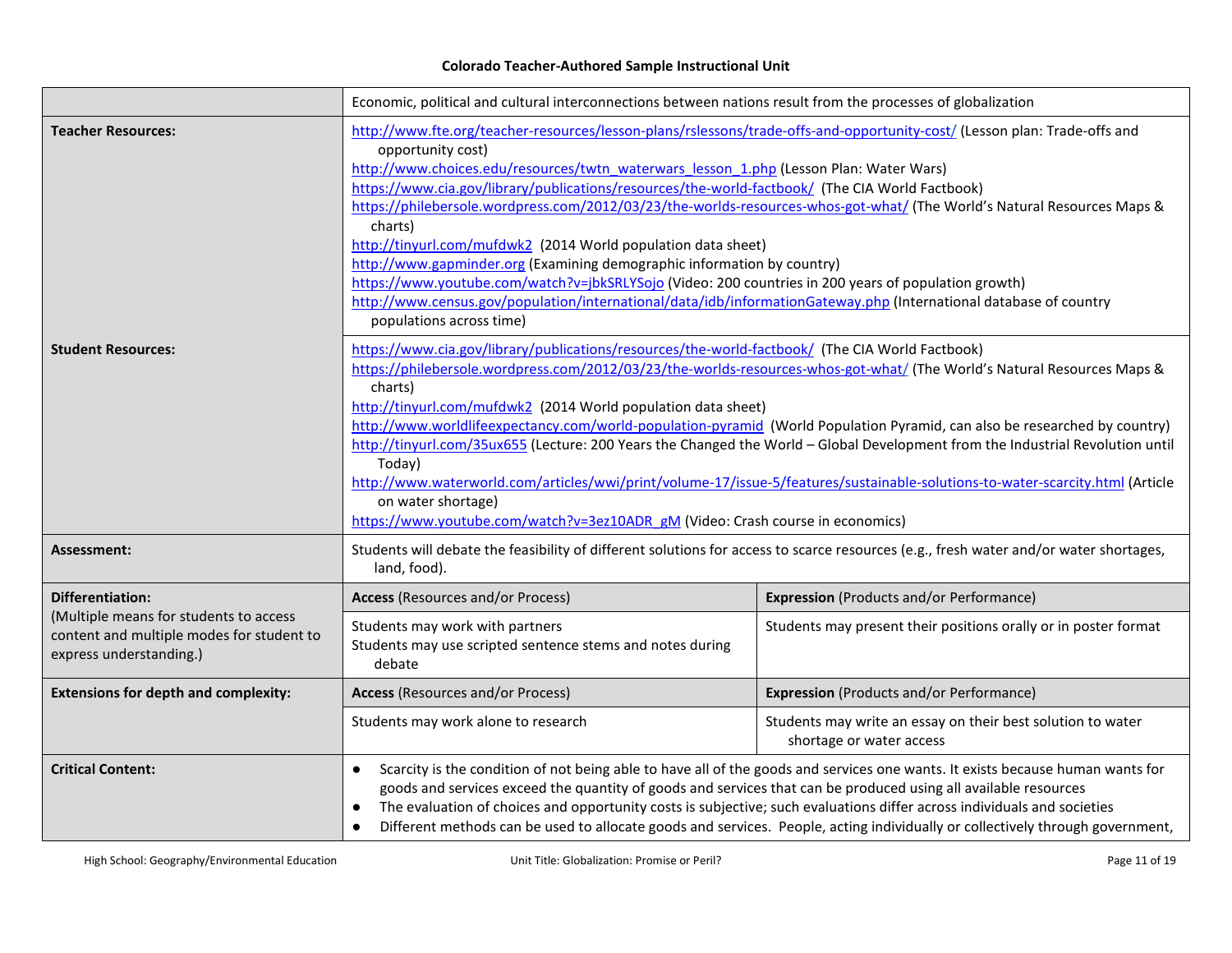|                           | must choose which methods to use to allocate different kinds of goods and services<br>The scarcity of productive resources (human, capital, technological, and natural) requires the development of economic and<br>political systems to make decisions about how goods and services are to be produced and distributed |
|---------------------------|-------------------------------------------------------------------------------------------------------------------------------------------------------------------------------------------------------------------------------------------------------------------------------------------------------------------------|
| <b>Key Skills:</b>        | Analyze the needs of various nations<br>Evaluate different methods of allocating goods and services by comparing the benefits and costs of each method<br>Analyze the feasibility of proposed policies                                                                                                                  |
| <b>Critical Language:</b> | Scarcity, demand, population density, wants, needs, opportunity cost, marginal cost, goods, services, scarcity, consumption,<br>opportunity cost                                                                                                                                                                        |

#### **Learning Experience # 4** The teacher may provide migration maps and population data so that students can explain how the movement of populations changes the distribution of human resources and the necessity for and access to natural resources. Generalization Connection(s):<br>
Increased interdependence among nations may require individual countries to reevaluate their beliefs/definitions of national unity and may test their ability to accommodate diverse populations **Teacher Resources:** <http://data.worldbank.org/indicator/SM.POP.NETM?page=1> (World Bank Net Migration by country through time) <http://www.differencebetween.net/miscellaneous/politics/difference-between-developed-and-developing-countries/> (Defines Underdeveloped Countries) <http://data.worldbank.org/region/LDC> (Least Developed Countries - LDC) [https://school.bighistoryproject.com/media/khan/Worksheet\\_2014\\_CU6-3\\_HumanMigrationPatterns\\_Teacher.pdf](https://school.bighistoryproject.com/media/khan/Worksheet_2014_CU6-3_HumanMigrationPatterns_Teacher.pdf) (Human Migration Activity) <http://www.worldlifeexpectancy.com/world-population-pyramid> (World Population Pyramid, can also be researched by country) **Student Resources:** <http://data.worldbank.org/indicator/SM.POP.NETM?page=1> (World Bank Net Migration by country through time) <http://www.smithsonianmag.com/history/the-great-human-migration-13561/?no-ist> (Tracking Human Migration) <http://science.howstuffworks.com/life/evolution/human-migration3.htm> (How Human Migration works) **Assessment:** Students will select either an MDC or LDC to analyze the relationship between the country's population growth and import/export trends. Students will write a summary of the patterns and relationships they discovered. Students will share out their summary with a student who has chosen a country of different development level. **Differentiation:** (Multiple means for students to access content and multiple modes for student to express understanding.) **Access** (Resources and/or Process) **Expression** (Products and/or Performance) Students may be provided the data for an MDC and LDC Students may compare and contrast the data for differences in population goods and services needs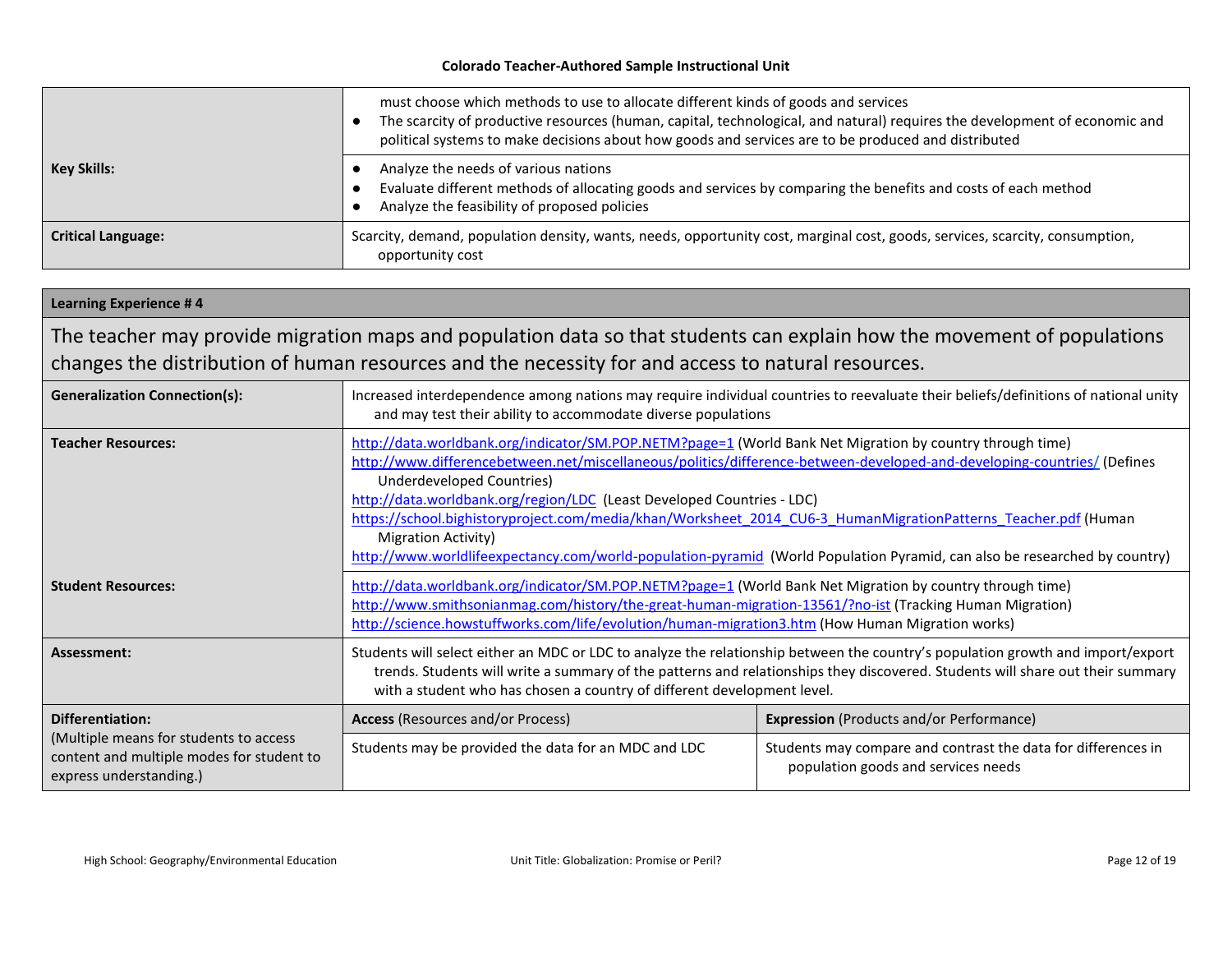| <b>Extensions for depth and complexity:</b> | <b>Access</b> (Resources and/or Process)                                                                                                                                                                                                                                                                                    | <b>Expression</b> (Products and/or Performance)                                     |
|---------------------------------------------|-----------------------------------------------------------------------------------------------------------------------------------------------------------------------------------------------------------------------------------------------------------------------------------------------------------------------------|-------------------------------------------------------------------------------------|
|                                             | N/A                                                                                                                                                                                                                                                                                                                         | Students may predict the demand for imports of each country in<br>the next 50 years |
| <b>Critical Content:</b>                    | The population trends of MDCs and LDCs over time and their relationship to a country's' imports and exports<br>The unequal distribution of human and natural resources MDCs and LDCs<br>The changing nature of global migration patterns of MDCs and LDCs due to the unequal distribution of human and natural<br>resources |                                                                                     |
| <b>Key Skills:</b>                          | Compare and contrast an MDC (More Developed Country) to an LDC (Less Developed Country) for their "net in" and "net out"<br>migration and population growth in the next 25 & 50 years<br>Compare and contrast countries imports and exports<br>Analyze charts and graphs<br>Evaluate historical data                        |                                                                                     |
| <b>Critical Language:</b>                   | Net migration, net-in/net-out, imports, exports, More Developed Country (MDC), Less Developed Country (LDC), Human<br>Development Index (HDI)                                                                                                                                                                               |                                                                                     |

#### **Learning Experience # 5**

The teacher may provide documents, maps, and data (e.g., international trade agreements, resource maps, GDP data) so that students can draw conclusions about the need for cooperative relationships with other nations as they work to achieve a balance of access to and availability of resources.

| <b>Generalization Connection(s):</b> | International inter-dependency for both human and natural resources increases exponentially with the escalating pace of<br>globalization<br>Economic, political and cultural interconnections between nations result from the processes of globalization                                                                                                                                                                                                                                                                                                                                                   |
|--------------------------------------|------------------------------------------------------------------------------------------------------------------------------------------------------------------------------------------------------------------------------------------------------------------------------------------------------------------------------------------------------------------------------------------------------------------------------------------------------------------------------------------------------------------------------------------------------------------------------------------------------------|
| <b>Teacher Resources:</b>            | http://kidsvid.4teachersorg/nav_pages/teachingshtml (Guide for Video Production)<br>http://www.worldmapper.limited/ (The World Mapper)<br>https://www.youtube.com/watch?v=KI4ugXLFn1s (unequal distribution)<br>http://www.teachunicef.org/teaching-materials/topic/global-citizenship (Lesson plans: Global Citizenship)<br>https://www.icivics.org/curriculum/international-affairs (iCivics units on international affairs)<br>http://www.centerdigitaled.com/artsandhumanities/How-to-Create-the-Perfect-Public-Service-Announcement.html (Lesson plans<br>for creating a public service announcement) |
| <b>Student Resources:</b>            | http://www.worldmapper.org/textindex/text_resources.html (World Mapper - Resources)<br>http://geography.about.com/od/urbaneconomicgeography/a/Resource-Distribution-And-Its-Consequences.htm (Article: Resource<br>distribution and its Consequences)<br>https://www.youtube.com/watch?v=KI4ugXLFn1s (Video: If the World Were a Village of 100 People)                                                                                                                                                                                                                                                    |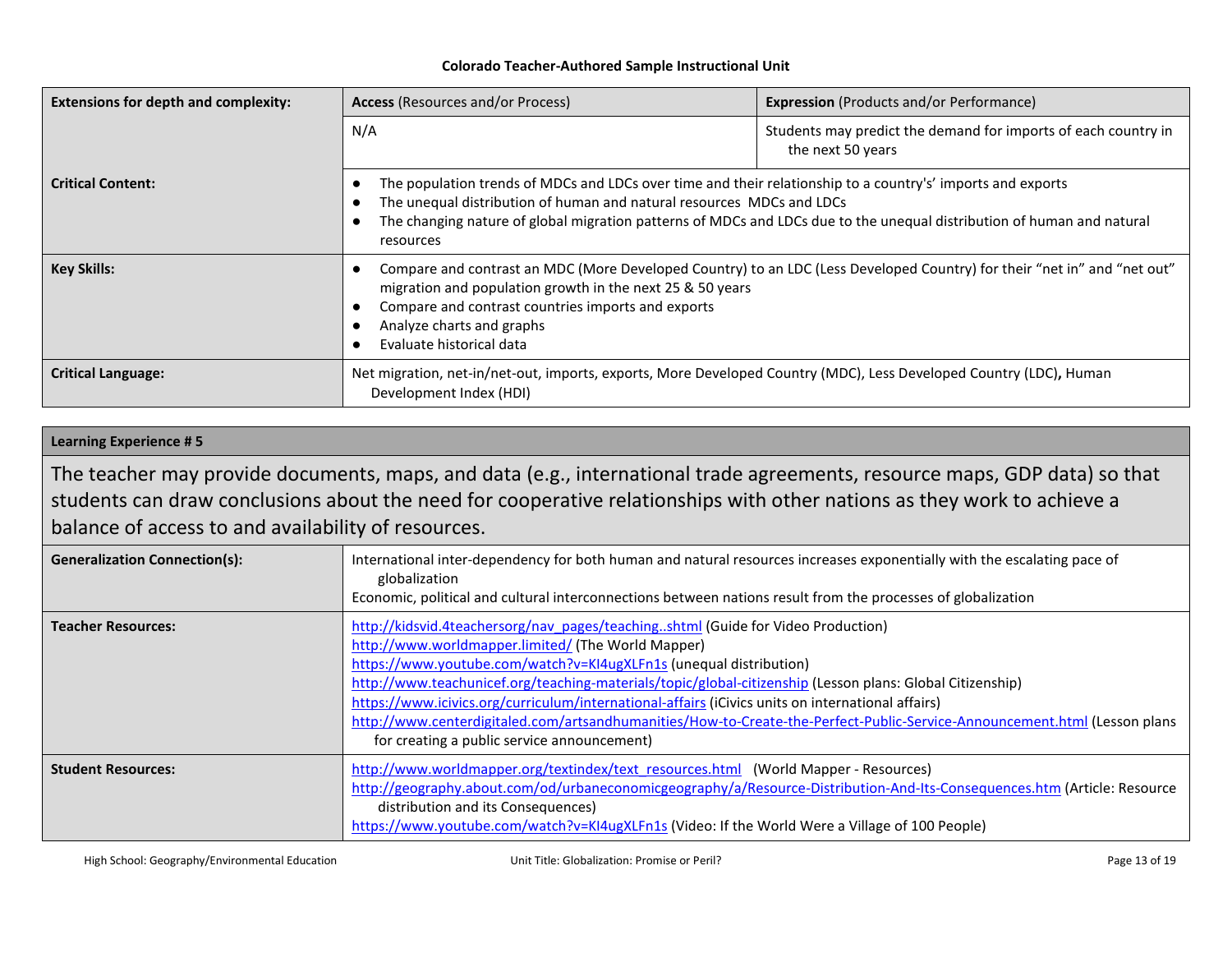|                                                                                                                | http://www.centerdigitaled.com/artsandhumanities/How-to-Create-the-Perfect-Public-Service-Announcement.html (How to<br>create a public service announcement)                                                                                                                                                                                                                                                                                                                                          |                                                    |
|----------------------------------------------------------------------------------------------------------------|-------------------------------------------------------------------------------------------------------------------------------------------------------------------------------------------------------------------------------------------------------------------------------------------------------------------------------------------------------------------------------------------------------------------------------------------------------------------------------------------------------|----------------------------------------------------|
| Assessment:                                                                                                    | Students will create an Public Service Announcement (PSA) illustrating the need to balance access to and availability of resources<br>between/among nations                                                                                                                                                                                                                                                                                                                                           |                                                    |
| <b>Differentiation:</b>                                                                                        | <b>Access</b> (Resources and/or Process)                                                                                                                                                                                                                                                                                                                                                                                                                                                              | <b>Expression</b> (Products and/or Performance)    |
| (Multiple means for students to access<br>content and multiple modes for student to<br>express understanding.) | http://programming.mrmclaughlin.com/storyboardtemplate/<br>(Storyboard template for PSA)<br>Students may work with a partner                                                                                                                                                                                                                                                                                                                                                                          | Students may create a storyboard to plan their PSA |
| <b>Extensions for depth and complexity:</b>                                                                    | <b>Access</b> (Resources and/or Process)                                                                                                                                                                                                                                                                                                                                                                                                                                                              | <b>Expression</b> (Products and/or Performance)    |
|                                                                                                                | N/A                                                                                                                                                                                                                                                                                                                                                                                                                                                                                                   | N/A                                                |
| <b>Critical Content:</b>                                                                                       | The importance of global resource distribution and how the inequity creates need for global interdependence<br>International Trade Agreements as examples of attempts to balance access to and availability of resources among nations<br>Feeding the world's population is a balancing act for nations, but an international issue<br>Unequal distribution is an economic decision<br>Balancing access to and distribution of water, food and energy is challenged by population growth and movement |                                                    |
| <b>Key Skills:</b>                                                                                             | Plan and developing a Public Service Announcement<br>Collaborate with a group                                                                                                                                                                                                                                                                                                                                                                                                                         |                                                    |
| <b>Critical Language:</b>                                                                                      | International trade, exports, imports, social stratification, treaty, cooperation, interdependence, balance of resources                                                                                                                                                                                                                                                                                                                                                                              |                                                    |

#### **Learning Experience # 6**

The teacher may provide video clips, images, news stories etc. (e.g. Olympics/World Cup, World Health Organization, UNESCO, international parks, disaster relief, Antarctic Arctic research) so that students can investigate examples of cultural cooperation among nations.

| <b>Generalization Connection(s):</b> | Globalization and an increasingly interdependent world provides a myriad of opportunities for both conflict and cooperation<br>among nations<br>Increased interdependence among nations may require individual countries to reevaluate their beliefs/definitions of national unity<br>and may test their ability to accommodate diverse populations                                                  |  |
|--------------------------------------|------------------------------------------------------------------------------------------------------------------------------------------------------------------------------------------------------------------------------------------------------------------------------------------------------------------------------------------------------------------------------------------------------|--|
| <b>Teacher Resources:</b>            | http://www.teachunicef.org/teaching-materials/topic/global-citizenship (Lesson plans: Global Citizenship)<br>https://www.icivics.org/curriculum/international-affairs (iCivics units on international affairs)<br>https://www.cites.org/eng/disc/what.php (Convention on International Trade and Endangered Species of Wild Fauna and Flora)<br>http://www.epa.gov/ozone/intpol/ (Montreal Protocol) |  |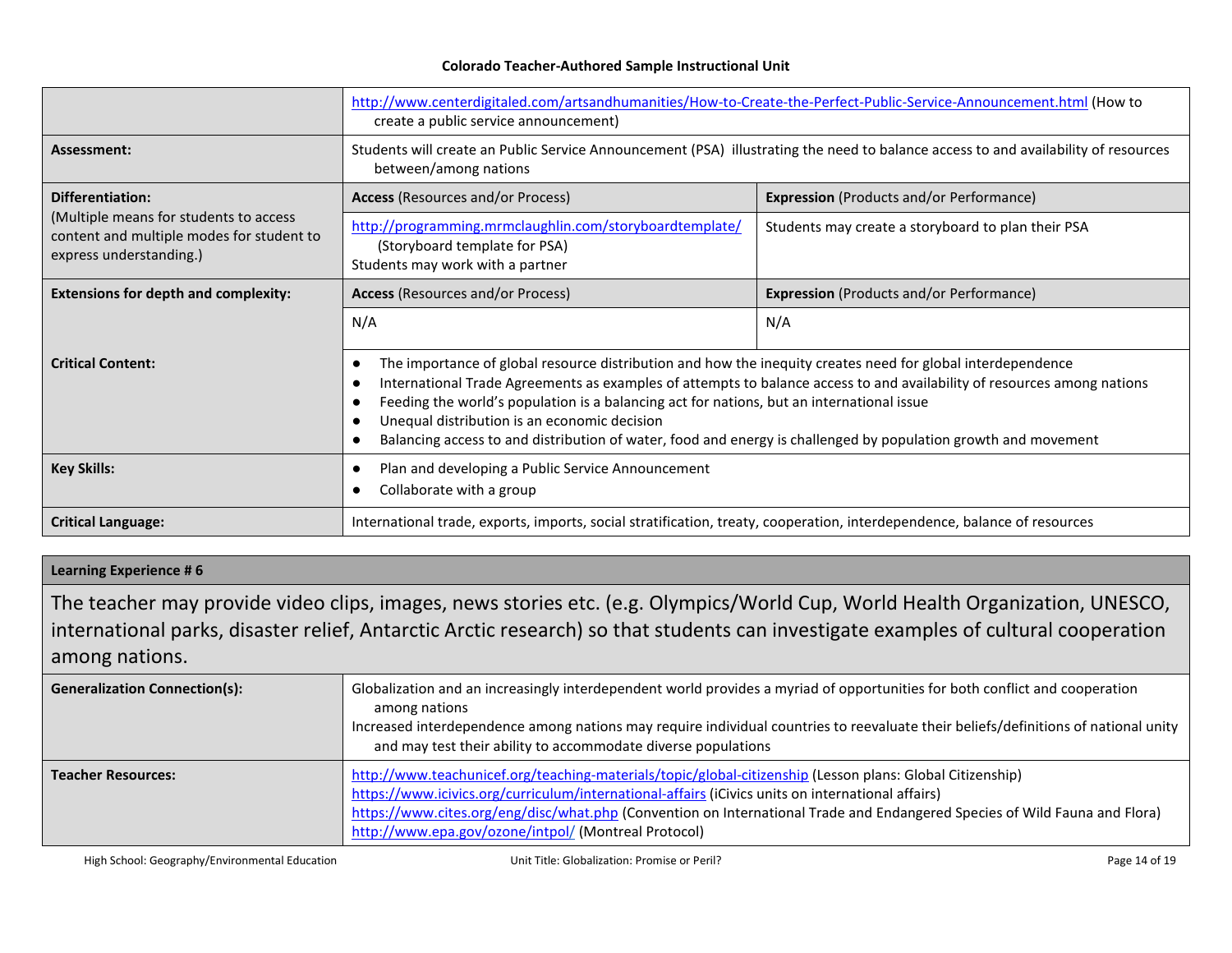|                                                                                                                | http://unfccc.int/kyoto_protocol/items/2830.php (Kyoto Protocol)<br>http://unfccc.int/meetings/paris_nov_2015/meeting/8926/php/view/decisions.php (Updated Kyoto Protocol information)                                                                                                               |                                                                                                                             |
|----------------------------------------------------------------------------------------------------------------|------------------------------------------------------------------------------------------------------------------------------------------------------------------------------------------------------------------------------------------------------------------------------------------------------|-----------------------------------------------------------------------------------------------------------------------------|
| <b>Student Resources:</b>                                                                                      | http://examples.yourdictionary.com/examples-of-cultural-diffusion.html (Definition of cultural diffusion)<br>http://news.nationalgeographic.com/news/2003/02/0211 030211 limpopo.html (Article on African wildlife refuge)                                                                           |                                                                                                                             |
| Assessment:                                                                                                    | Students will create a pro/con poster presentation about a specific example of international cooperation/agreement, then, the<br>class will participate in a gallery walk. Students will discuss whether the outcome was balanced or biased and how it benefited<br>the cultures that were impacted. |                                                                                                                             |
| Differentiation:                                                                                               | <b>Access</b> (Resources and/or Process)                                                                                                                                                                                                                                                             | <b>Expression</b> (Products and/or Performance)                                                                             |
| (Multiple means for students to access<br>content and multiple modes for student to<br>express understanding.) | Student may be provided a cloze scaffolded presentation<br>outline                                                                                                                                                                                                                                   | Student may present their decisions orally                                                                                  |
|                                                                                                                |                                                                                                                                                                                                                                                                                                      |                                                                                                                             |
| <b>Extensions for depth and complexity:</b>                                                                    | <b>Access</b> (Resources and/or Process)                                                                                                                                                                                                                                                             | <b>Expression</b> (Products and/or Performance)                                                                             |
|                                                                                                                | Students may identify the most pressing global conflicts in our<br>modern times                                                                                                                                                                                                                      | Students may add their findings to their presentation                                                                       |
| <b>Critical Content:</b>                                                                                       | The importance and influence of global citizenship, roles and responsibilities of individuals and nations<br>$\bullet$<br>each other's way of life<br>International cooperation benefits the protection of the environment<br>$\bullet$                                                              | The role of cultural diffusion in developing peaceful relations among the peoples and bring about a better understanding of |
| <b>Key Skills:</b>                                                                                             | Review international treaties and agreements<br>Analyze balance and bias<br>Compile a list of examples of international cooperation/agreements                                                                                                                                                       |                                                                                                                             |

| Learning Experience #7                                                                                                                                                                                                         |                                                                                                                                                                                                                                                                                                                                                                                                                           |  |
|--------------------------------------------------------------------------------------------------------------------------------------------------------------------------------------------------------------------------------|---------------------------------------------------------------------------------------------------------------------------------------------------------------------------------------------------------------------------------------------------------------------------------------------------------------------------------------------------------------------------------------------------------------------------|--|
| The teacher may provide testimonies, maps, news stories, etc. (e.g. OPEC, UN, NAFTA, NATO, peace treaties, disaster relief) so<br>that students can evaluate the economic and political benefits of international cooperation. |                                                                                                                                                                                                                                                                                                                                                                                                                           |  |
| <b>Generalization Connection(s):</b>                                                                                                                                                                                           | Globalization and an increasingly interdependent world provides a myriad of opportunities for both conflict and cooperation<br>among nations                                                                                                                                                                                                                                                                              |  |
| <b>Teacher Resources:</b>                                                                                                                                                                                                      | http://unstats.un.org/unsd/iiss/List-of-International-Organizations.ashx (List of international organizations)<br>http://www.wipo.int/edocs/pubdocs/en/intproperty/442/wipo_pub_442.pdf (Summaries of international agreements)<br>http://tinyurl.com/oca48e9 (Article: A Summary of International Trade Agreements)<br>http://bestdelegate.com/model-un-made-easy-how-to-write-a-resolution/ (How to Write a Resolution) |  |

High School: Geography/Environmental Education **Nation** Unit Title: Globalization: Promise or Peril? Page 15 of 19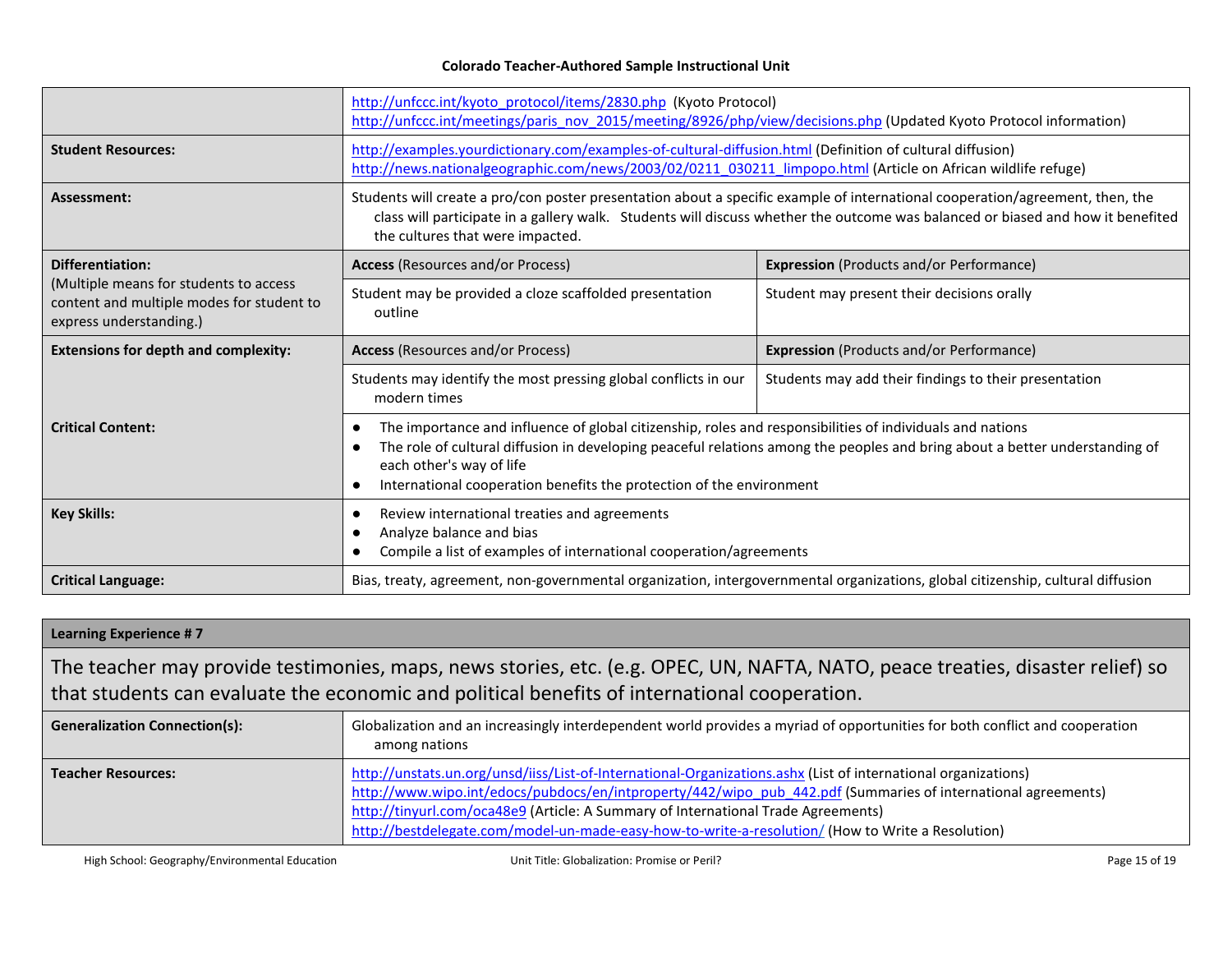|                                                                                                                | http://sites.mgkworld.net/thessis08/files/resolution writing.pdf (Excerpts from this document on writing a resolution will be very<br>helpful)                                                                                                                                                                              |                                                                         |
|----------------------------------------------------------------------------------------------------------------|-----------------------------------------------------------------------------------------------------------------------------------------------------------------------------------------------------------------------------------------------------------------------------------------------------------------------------|-------------------------------------------------------------------------|
| <b>Student Resources:</b>                                                                                      | http://tinyurl.com/oca48e9 (Student information on international agreements)<br>http://bestdelegate.com/model-un-made-easy-how-to-write-a-resolution/ (How to Write a Resolution)                                                                                                                                           |                                                                         |
| Assessment:                                                                                                    | Students will create a UN Resolution to solve an international issue: identify a possible need for international cooperation that is<br>related to a political/economic issue and develop a possible solution that includes evidence of the problem and evidence that<br>their solutions has a high probability of success. |                                                                         |
| <b>Differentiation:</b>                                                                                        | <b>Access</b> (Resources and/or Process)                                                                                                                                                                                                                                                                                    | <b>Expression</b> (Products and/or Performance)                         |
| (Multiple means for students to access<br>content and multiple modes for student to<br>express understanding.) | Students may be provided a scaffolded template for writing<br>resolution                                                                                                                                                                                                                                                    | Students may use a written or oral presentation                         |
| <b>Extensions for depth and complexity:</b>                                                                    | <b>Access</b> (Resources and/or Process)<br><b>Expression</b> (Products and/or Performance)                                                                                                                                                                                                                                 |                                                                         |
|                                                                                                                | Students may present to an authentic audience: government<br>official, business owner, etc.                                                                                                                                                                                                                                 | Students may create a multimedia presentation of their UN<br>Resolution |
| <b>Critical Content:</b>                                                                                       | The importance of creating international agreements to solve and monitor economic and political issues that impact the world<br>$\bullet$<br>(e.g., peace treaties, OPEC, NAFTA, NATO, International Monetary Fund)<br>How the natural resources of countries who sign international agreements are affected<br>$\bullet$   |                                                                         |
| <b>Key Skills:</b>                                                                                             | Analyze multiple sources<br>$\bullet$<br>Research and develop a resolution                                                                                                                                                                                                                                                  |                                                                         |
| <b>Critical Language:</b>                                                                                      | Treaty, trade agreement, tariff, protectionism, resolution, United Nations, OPEC, NAFTA, NATO, International Monetary Fund                                                                                                                                                                                                  |                                                                         |

| <b>Learning Experience #8</b>                                                                                              |                                                                                                                                   |               |  |  |
|----------------------------------------------------------------------------------------------------------------------------|-----------------------------------------------------------------------------------------------------------------------------------|---------------|--|--|
| The teacher may provide visuals, articles, maps so that students can evaluate the cultural consequences of and the world's |                                                                                                                                   |               |  |  |
| response to international and/or intranational conflict (e.g., Rwanda, Sudan, Ukraine/Russia, Syria).                      |                                                                                                                                   |               |  |  |
| <b>Generalization Connection(s):</b>                                                                                       | Globalization and an increasingly interdependent world provides a myriad of opportunities for both conflict and cooperation among |               |  |  |
|                                                                                                                            | nations                                                                                                                           |               |  |  |
| <b>Teacher Resources:</b>                                                                                                  | http://www.history.com/topics/rwandan-genocide (Rwanda conflict timeline and international responses to it)                       |               |  |  |
|                                                                                                                            | http://tinyurl.com/mtjs54b (Article: The Destruction of Cultural Heritage)                                                        |               |  |  |
|                                                                                                                            | http://www.buildingpeace.org/Peace-Resources-for-Classroom-Use (Peace Resources for Classroom Use)                                |               |  |  |
|                                                                                                                            | http://www.rescue.org/blog/lost-boys-sudan (Article: The Lost Boys of the Sudan)                                                  |               |  |  |
|                                                                                                                            | http://www.immigrationpolicy.org/just-facts/refugees-fact-sheet (Article: An Overview of U.S. Refugee Law and Policy)             |               |  |  |
|                                                                                                                            | http://www.iccrom.org/ifrcdn/pdf/ICCROM 18 ProtectingHeritageConflict en.pdf (Multiple articles on protecting cultural heritage   |               |  |  |
|                                                                                                                            | in times of conflict)                                                                                                             |               |  |  |
|                                                                                                                            | http://tinyurl.com/jq9478s (How to Write A Case Study)                                                                            |               |  |  |
| High School: Geography/Environmental Education                                                                             | Unit Title: Globalization: Promise or Peril?                                                                                      | Page 16 of 19 |  |  |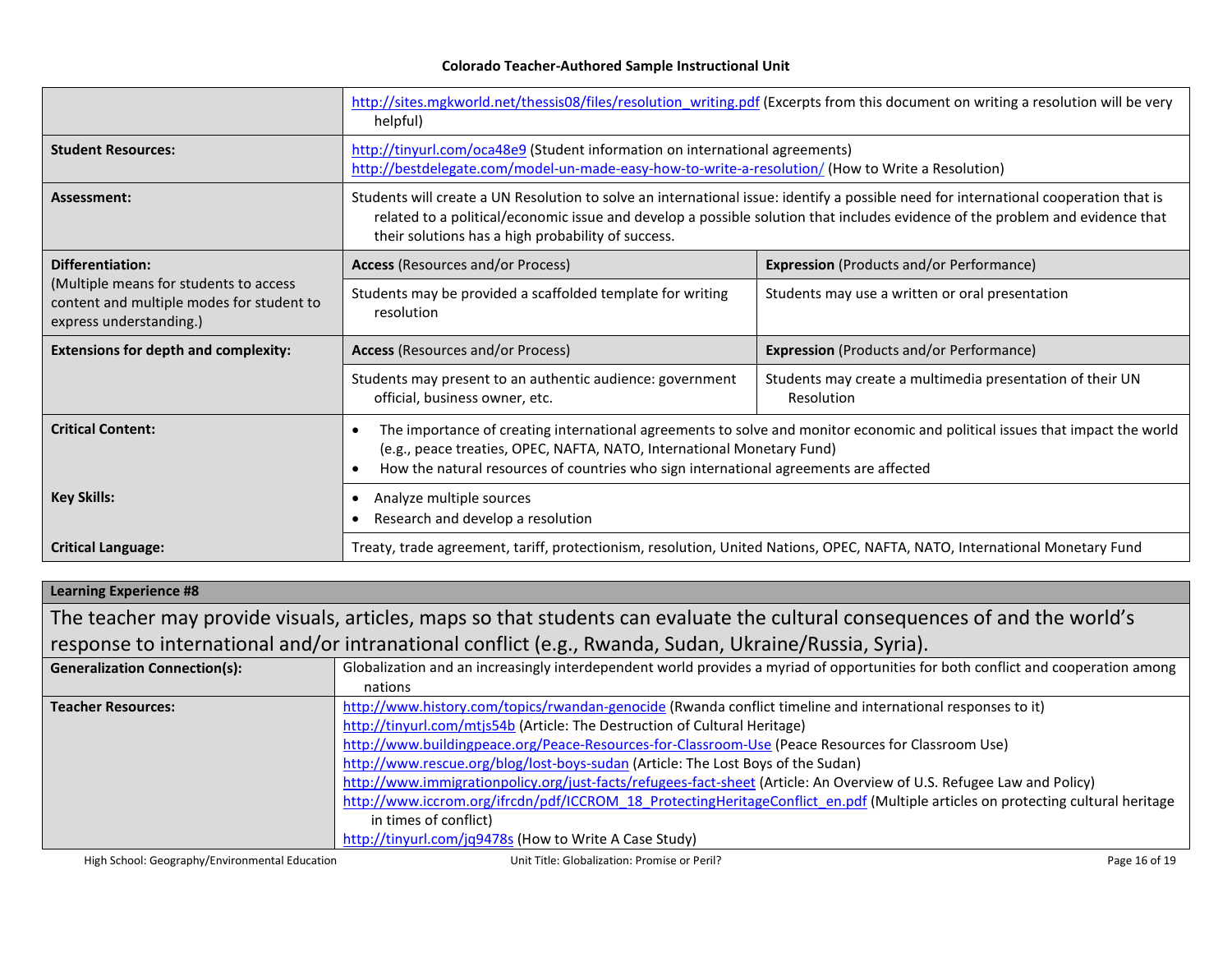| <b>Student Resources:</b>                   | http://www.rescue.org/blog/lost-boys-sudan (Article: The Lost Boys of the Sudan)                                                       |                                                           |  |
|---------------------------------------------|----------------------------------------------------------------------------------------------------------------------------------------|-----------------------------------------------------------|--|
|                                             | https://www.globalpolicy.org/humanitarian-issues-in-iraq/consequences-of-the-war-and-occupation-of-iraq/35742.html (Article:           |                                                           |  |
|                                             | Iraq's Humanitarian Crisis)                                                                                                            |                                                           |  |
|                                             | http://tinyurl.com/mtjs54b (Article: The Destruction of Cultural Heritage)                                                             |                                                           |  |
|                                             | http://tinyurl.com/jq9478s (How to Write A Case Study)                                                                                 |                                                           |  |
| Assessment:                                 | Students will research an inter/intranational cultural conflict and write a case study of that conflict. http://tinyurl.com/jq9478s    |                                                           |  |
|                                             | (How to Write A Case Study)                                                                                                            |                                                           |  |
| <b>Differentiation:</b>                     | <b>Access (Resources and/or Process)</b>                                                                                               | <b>Expression (Products and/or Performance)</b>           |  |
|                                             |                                                                                                                                        |                                                           |  |
| (Multiple means for students to access      | http://www.readwritethink.org/files/resources/printouts/Con                                                                            | Students may complete a case study (conflict) template    |  |
| content and multiple modes for student to   | flict%20Map.pdf (template: Conflict Map)                                                                                               |                                                           |  |
| express understanding.)                     |                                                                                                                                        |                                                           |  |
| <b>Extensions for depth and complexity:</b> | <b>Access (Resources and/or Process)</b>                                                                                               | <b>Expression (Products and/or Performance)</b>           |  |
|                                             |                                                                                                                                        |                                                           |  |
|                                             | http://conflictperspectives.imtd.org/index.php/regions/africa/                                                                         | Students may produce a extend their case study to include |  |
|                                             | 104-the-gacaca-courts-in-rwanda-twenty-years-after-the-                                                                                | information on continued efforts to address the cultural  |  |
|                                             | genocide (Rwanda Genocide courts "Gacaca")                                                                                             | impacts of conflict                                       |  |
| <b>Critical Content:</b>                    | The importance of global intervention or non-action in cultural intra-national and/or international conflicts<br>$\bullet$             |                                                           |  |
|                                             | The conditions and motivations that contribute to conflict, cooperation, and interdependence among groups, societies, and              |                                                           |  |
|                                             | nations                                                                                                                                |                                                           |  |
|                                             | • The causes, consequences, and possible solutions to persistent, contemporary, and emerging global issues, such as health,            |                                                           |  |
|                                             | security, resource allocation, economic development, and environmental quality                                                         |                                                           |  |
|                                             | • The patterns of behavior reflecting values and attitudes that contribute or pose obstacles to cross-cultural understanding           |                                                           |  |
|                                             | The reality that conflict is unavoidable and can include positive outcomes                                                             |                                                           |  |
| <b>Key Skills:</b>                          | Write a case study<br>$\bullet$                                                                                                        |                                                           |  |
|                                             | • Analyze historical documents: primary and secondary sources                                                                          |                                                           |  |
|                                             | Analyze the ways nations and organizations respond to conflicts between forces of unity and forces of diversity<br>$\bullet$           |                                                           |  |
|                                             | Identify cause and effect                                                                                                              |                                                           |  |
|                                             | Examine the interactions of ethnic, national, or cultural influences in specific situations or events                                  |                                                           |  |
| <b>Critical Language:</b>                   | Restorative justice, cultural diffusion, global intervention, intra-national, international, ethnic, humanitarian aid, cross-cultural, |                                                           |  |
|                                             | sanctions, refugee, refugee camps, genocide                                                                                            |                                                           |  |

### **Learning Experience #9**

The teacher may provide news stories, current events, etc. of international conflict (e.g. Somalian Pirates, Ukraine/Russia, Latin American & Mediterranean migration) so that students can evaluate the economic and political consequences of conflict among nations.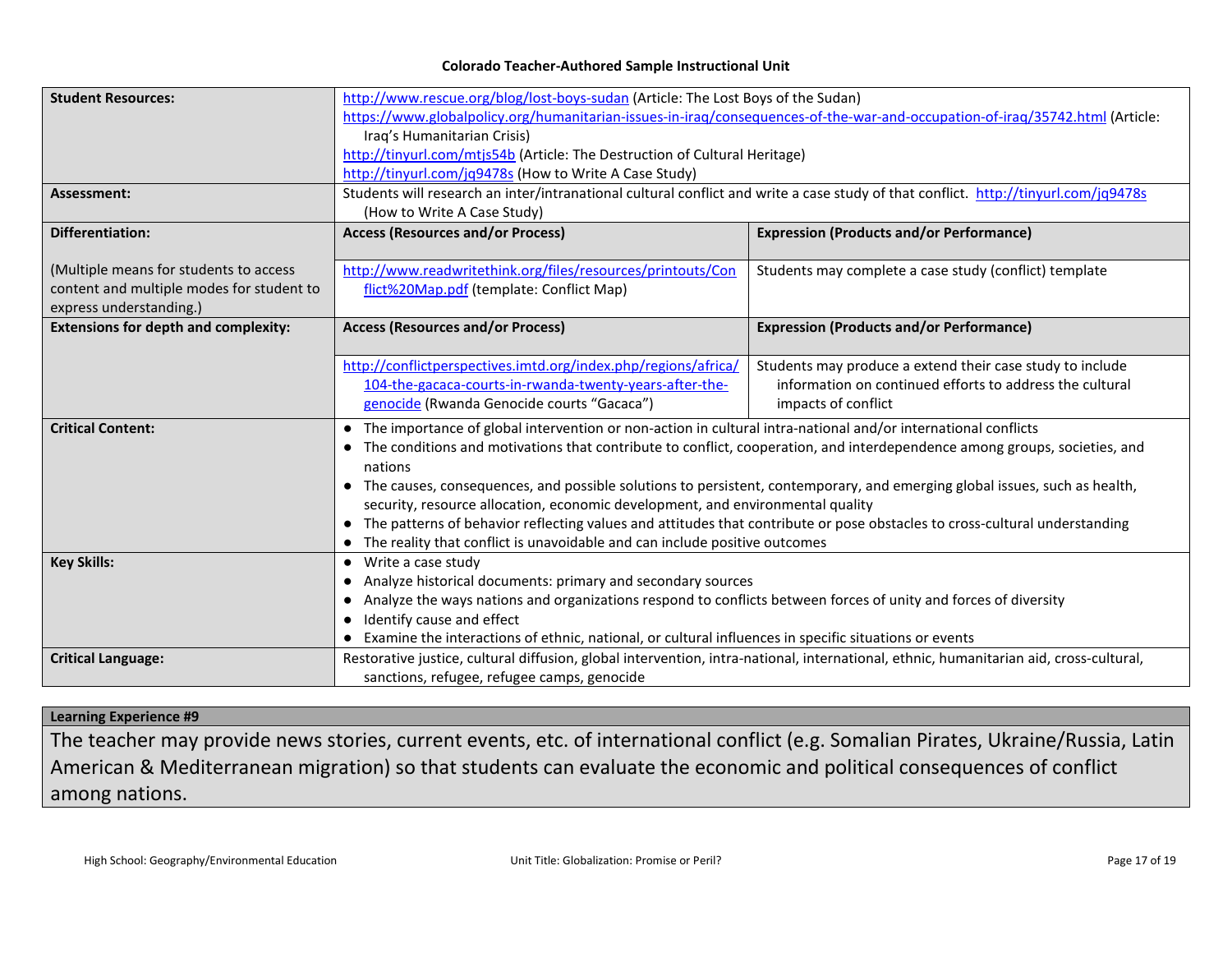| <b>Generalization Connection(s):</b>        | Globalization and an increasingly interdependent world provides a myriad of opportunities for both conflict and cooperation among |                                                                                                                                             |  |
|---------------------------------------------|-----------------------------------------------------------------------------------------------------------------------------------|---------------------------------------------------------------------------------------------------------------------------------------------|--|
|                                             | nations                                                                                                                           |                                                                                                                                             |  |
| <b>Teacher Resources:</b>                   | http://www.crisisgroup.org/en/regions/op-eds/2016/guehenno-10-conflicts-to-watch-in-2016.aspx (Article: The 10 Conflicts to       |                                                                                                                                             |  |
|                                             | Watch in 2016)                                                                                                                    |                                                                                                                                             |  |
|                                             | http://www.cfr.org/global/global-conflict-tracker/p32137#!/p32137 (Interactive map of global conflict status')                    |                                                                                                                                             |  |
|                                             | http://www.choices.edu/resources/twtn_immigration.php (Lesson plan: U.S. Immigration Policy: What Should We Do?)                  |                                                                                                                                             |  |
|                                             | http://foreignpolicy.com/2010/04/29/the-worlds-worst-immigration-laws/ (Article: The World's Worst Immigration Laws)              |                                                                                                                                             |  |
|                                             | http://tinyurl.com/lf23hdd (Article: How other Countries Handle Immigration)                                                      |                                                                                                                                             |  |
|                                             | http://www.unep.org/dewa/Africa/publications/AEO-2/content/203.htm (Article: Environmental and Socioeconomic Impacts of           |                                                                                                                                             |  |
|                                             | Armed Conflict)                                                                                                                   |                                                                                                                                             |  |
|                                             | http://tinyurl.com/gu37vb3 (Book: Merryfield, M. & Remy, R.C. Teaching About International Conflict and Peace)                    |                                                                                                                                             |  |
| <b>Student Resources:</b>                   | http://www.crisisgroup.org/en/regions/op-eds/2016/guehenno-10-conflicts-to-watch-in-2016.aspx (Article: The 10 Conflicts to       |                                                                                                                                             |  |
|                                             | Watch in 2016)                                                                                                                    |                                                                                                                                             |  |
|                                             | http://www.cfr.org/global/global-conflict-tracker/p32137#!/p32137 (Interactive map of global conflict status')                    |                                                                                                                                             |  |
|                                             | http://foreignpolicy.com/2010/04/29/the-worlds-worst-immigration-laws/ (Article: The World's Worst Immigration Laws)              |                                                                                                                                             |  |
|                                             | http://tinyurl.com/lf23hdd (Article: How other Countries Handle Immigration)                                                      |                                                                                                                                             |  |
|                                             | http://www.unep.org/dewa/Africa/publications/AEO-2/content/203.htm (Article: Environmental and Socioeconomic Impacts of           |                                                                                                                                             |  |
|                                             | Armed Conflict)                                                                                                                   |                                                                                                                                             |  |
| Assessment:                                 |                                                                                                                                   | Students will create a Prezi on a selected current global conflict. The Prezi should include a brief history of the conflict as well as the |  |
|                                             | economic and political impact of the conflict on the countries involved.                                                          |                                                                                                                                             |  |
| <b>Differentiation:</b>                     | <b>Access (Resources and/or Process)</b>                                                                                          | <b>Expression (Products and/or Performance)</b>                                                                                             |  |
| (Multiple means for students to access      | Students may work in groups or with a partner                                                                                     | Students may create a poster or storyboard                                                                                                  |  |
| content and multiple modes for student to   |                                                                                                                                   |                                                                                                                                             |  |
| express understanding.)                     |                                                                                                                                   |                                                                                                                                             |  |
| <b>Extensions for depth and complexity:</b> | <b>Access (Resources and/or Process)</b>                                                                                          | <b>Expression (Products and/or Performance)</b>                                                                                             |  |
|                                             | N/A                                                                                                                               | Students may incorporate quotes or illustrations to their Prezi                                                                             |  |
|                                             |                                                                                                                                   | (primary sources)                                                                                                                           |  |
| <b>Critical Content:</b>                    | $\bullet$                                                                                                                         | Armed conflict has long- and short-term impacts on economic and political development, and on environmental well-being                      |  |
|                                             | Conflict contributes to the breakdown and disruption of local governance systems<br>$\bullet$                                     |                                                                                                                                             |  |
|                                             | $\bullet$                                                                                                                         | The increase in economic vulnerability, as result of conflict, may trigger new tensions and conflict over critical resources                |  |
|                                             | Immigration can cause social unrest between immigrants and native populations<br>$\bullet$                                        |                                                                                                                                             |  |
|                                             | The economic impact of migration<br>$\bullet$                                                                                     |                                                                                                                                             |  |
|                                             | Effects of immigration on a country include fresh water resources, urban sprawl, traffic, poverty, education demands              |                                                                                                                                             |  |
| <b>Key Skills:</b>                          | Identify the six stages of international conflict<br>$\bullet$                                                                    |                                                                                                                                             |  |
|                                             | Evaluate immigration policies<br>$\bullet$                                                                                        |                                                                                                                                             |  |
|                                             | Analyze local impacts of international conflict                                                                                   |                                                                                                                                             |  |
| <b>Critical Language:</b>                   | Immigration policy, human rights, assimilation, push/pull factors, citizenship, ethnicity, nationality, emergence, escalation,    |                                                                                                                                             |  |
|                                             |                                                                                                                                   |                                                                                                                                             |  |